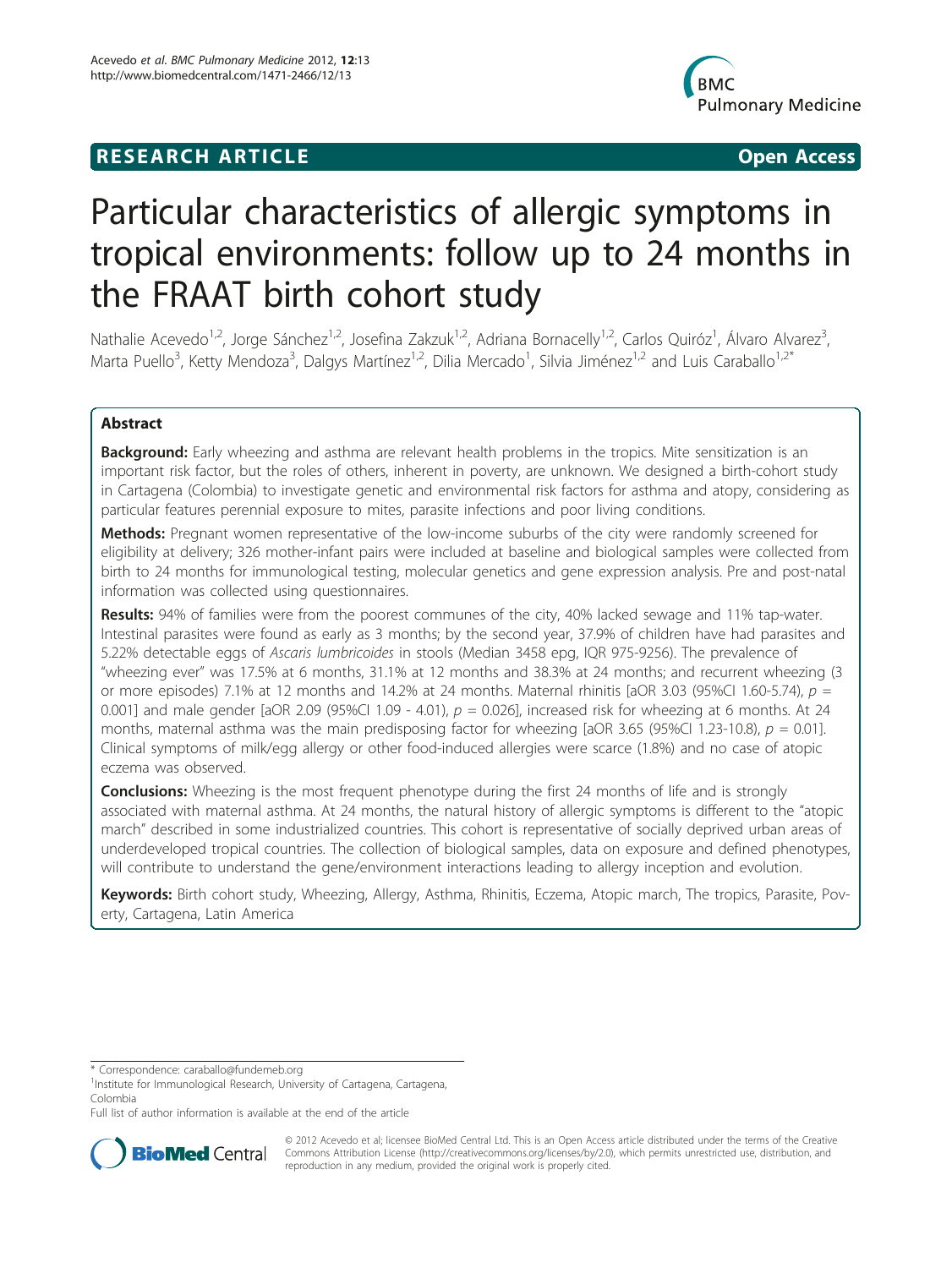## Background

The causes of asthma and other allergic diseases remain unknown. Genetic and epidemiological studies suggest that for these multifactorial diseases the expression of different phenotypes depend on complex interactions between susceptibility genes and the environment [[1\]](#page-12-0). This is reflected in the wide differences in prevalence and natural history of allergic diseases around the world [[2\]](#page-12-0). In many regions of Latin America asthma is a public health problem affecting children and adolescents in urban areas; wheezing, asthma and allergic rhinitis are very frequent in some regions [\[3\]](#page-12-0), with rates similar or even higher than in industrialized countries [[4,5](#page-12-0)]. Interestingly, anticipated protective factors, such as low hygienic conditions, do not confer protection in poor and overcrowded communities, where a high prevalence of asthma and early infections concur [\[6](#page-13-0)-[8\]](#page-13-0). In addition, there are disparities among some phenotypes, such as allergic sensitization and prevalence of atopic eczema, when compared to those observed in industrialized countries [[9,10\]](#page-13-0). In urban zones of Colombia, asthma is the most common chronic disease in children and IgE sensitization to mites is a hallmark in most patients [[11-13\]](#page-13-0). The population of Cartagena, Colombia, has been previously studied to investigate genetic and environmental risk factors for asthma and allergy, not only because asthma is common [\[14](#page-13-0)] but particularly because the city is in a tropical region where a warm and humid environment, facilitate the growth of a diverse mite fauna and the perennial exposure to high concentrations of their allergens [\[15-17](#page-13-0)]. Moreover, most of the population is poor and exposed to parasites, generating an interesting setting to study the influence of environmental factors on the susceptibility to allergic diseases (Figure 1).

There are few Latin American birth-cohort focused on allergic diseases [[18](#page-13-0)-[20\]](#page-13-0) and they have explored several phenotypes and risk factors using different study designs. For example, Lopez et al. detected sensitization to D. pteronyssinus in 30% of wheezing and 11% of asymptomatic infants at 12 months of age in a prospective study ( $n = 102$ ) in Brazil. They also found a weak association between wheezing and specific IgE to mites at 12 months. Environmental exposures and socioeconomic status were not evaluated [[18](#page-13-0)]. Rullo et al. studied the role of respiratory infections, exposure to mouse allergens and breastfeeding on wheezing in 104 children living in a socially deprived community of Brazil. Analysis at 30 months showed strong association of wheezing with "respiratory infections requiring antibiotics". No association was found with endotoxin exposure or mite sensitization [[19](#page-13-0)]. Cooper et al. in a study



risk factors that may influence the inception of wheezing and other allergic phenotypes in socially deprived urban areas of the tropics. Some may at first instance seem to be protective; however the rates of allergy and asthma in urbanized-areas of South America indicate the contrary.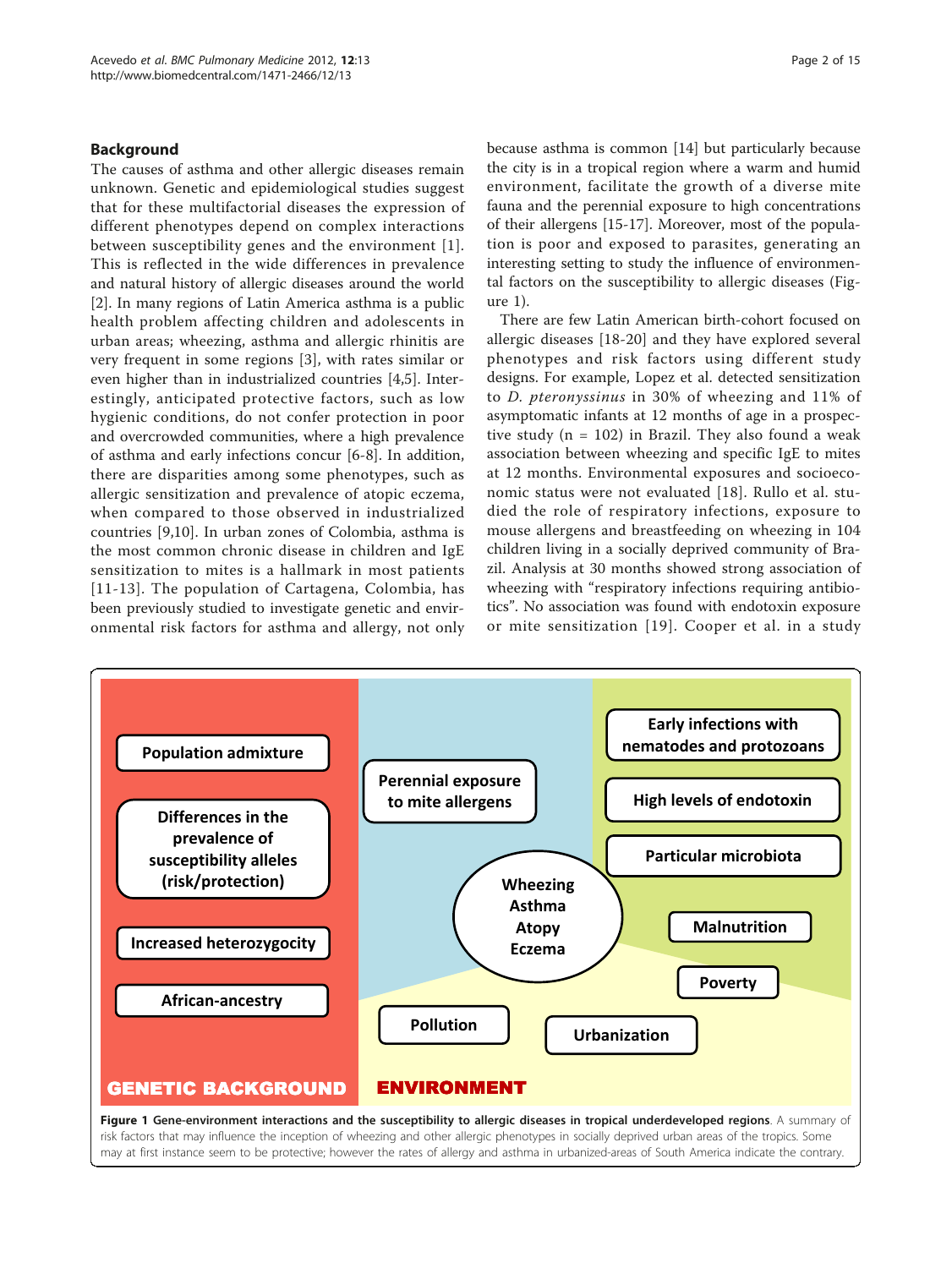protocol presented the strategies for investigating the impact of early life exposure to geohelminth infections on the development of vaccine immunity, allergic sensitization and allergic inflammatory diseases in 2,403 neonates followed up to 8 years of age [[20](#page-13-0)]. Our study population is an urban low-income community of admixed genetic background [[21,22\]](#page-13-0), living in the tropics under limited sanitary conditions and exposed to mites and helminth allergens. We hypothesize that, for children growing up under these particular genetic and environmental conditions, the prevalence of some allergic phenotypes, as well as the nature and effects of risk factors are different to those found in cohorts from industrialized countries.

The aims of this study were: 1. To create a community-based birth cohort study for analyzing the effects of allergen exposure, early parasite infections and poor living conditions on the inception of allergic diseases, specially asthma; 2. To evaluate the effects of prenatal and other risk factors on the prevalence of wheezing and eczema and 3. To prospectively collect biological samples of children living in poor neighborhoods of a tropical city for further immunological testing, molecular genetics and molecular microbiology screenings. Here we describe the study protocol, baseline characteristics, demographical observations and risk factors for wheezing up to 24 months, of the "Risk Factors for Asthma and Allergy in the Tropics" (FRAAT) study.

# Methods

# Design, location and study population

The Ethic Committee of the "Fundación Santa Fe de Bogotá", Bogotá-Colombia, approved this study (CCEI-282-206). We created a community based birth cohort for a prospective follow up and collection of epidemiological data and biological samples. Cartagena is a tropical city in the Caribbean North Coast of Colombia (10° 23' 59″ North, 75° 30' 52″ West) with an average annual temperature of 28°C and 80% of relative humidity. Most inhabitants are poor according to governmental indexes that assess type of housing, overcrowding (three or more people per bedroom), access to basic services, income and school attendance. This socioeconomic stratification ranges from 1 to 6 and 90% of the population is grouped in the lowest strata, 1 to 3 [[23\]](#page-13-0). The majority of study participants belonged to the poorest communes and shared environmental conditions. The genetic background of this population resulted from racial admixture between Native Americans, Spaniards, and an important proportion (37.9%) of African ancestry [\[22](#page-13-0)].

# Eligibility criteria and enrollment procedures

To ensure adequate representation of the city population, pregnant women attending two public medical centers during parturition (Clínica Maternidad Rafael Calvo and Centro de Atención Permanente La Candelaria) were screened for eligibility by physicians of the research staff between August 2007 and May 2008. These centers serve the majority of the lowest social strata in the city. Mothers were interrogated during admission to the delivery room, examined and followed during labor. Only those fulfilling the following criteria were included: healthy women natives from Cartagena or residents in the city for at least 5 years prior to pregnancy, with singleton pregnancy, without obstetric complications and/or chronic diseases. The exclusion criteria were: high-risk pregnancy, pre-eclampsia, dystocia, autoimmune diseases, tumors, or current use of oral steroids, although asthma was not an exclusion criterion. Informed consent for participating in the study and collecting a cord blood sample was obtained from each mother before delivery. After birth, newborns were examined and those fulfilling the following criteria were included: product of low-risk pregnancy, born by vaginal delivery with a gestational age between 37 and 42 weeks according to Lubchenco method [[24](#page-13-0)], without labor complications, weight > 2500 grams and APGAR score of at least 7 at five minutes after birth. Children born prematurely, requiring reanimation, pulmonary maturation with steroids, management in intensive care unit after delivery or having congenital deformities were excluded. Three hundred and twenty six mothers agreed to participate with their child and enrolled the study at baseline. After delivery, all families received an explanation about the investigation and signed a written informed consent to participate.

#### Collection of baseline data and follow-up

Questionnaires were based on the written Spanish version of the International Study of Asthma and Allergies in Childhood, ISAAC [[25](#page-13-0)] and others tested in our population [[9](#page-13-0),[14](#page-13-0)]. We added questions to cover particular factors regarding living conditions and poverty indicators. These questions were tested previously for sensitivity and specificity in a sub-study of 97 randomselected women attending the aforementioned public centers, using as gold standard the direct observation of homes by the investigators during domiciliary visits. For those variables related with maternal factors (such as parity, education, socioeconomic stratum) the mean sensitivity was 94% and mean specificity 92%. For living conditions and exposures the results were variable, some questions had good sensitivity and specificity (e.g., sewage system), while others had higher sensitivity than specificity (tap water) and vice versa (trash burning). In cases of disagreements of answers about a particular variable, the information taken by the investigators during domiciliary visits was used for analysis. The baseline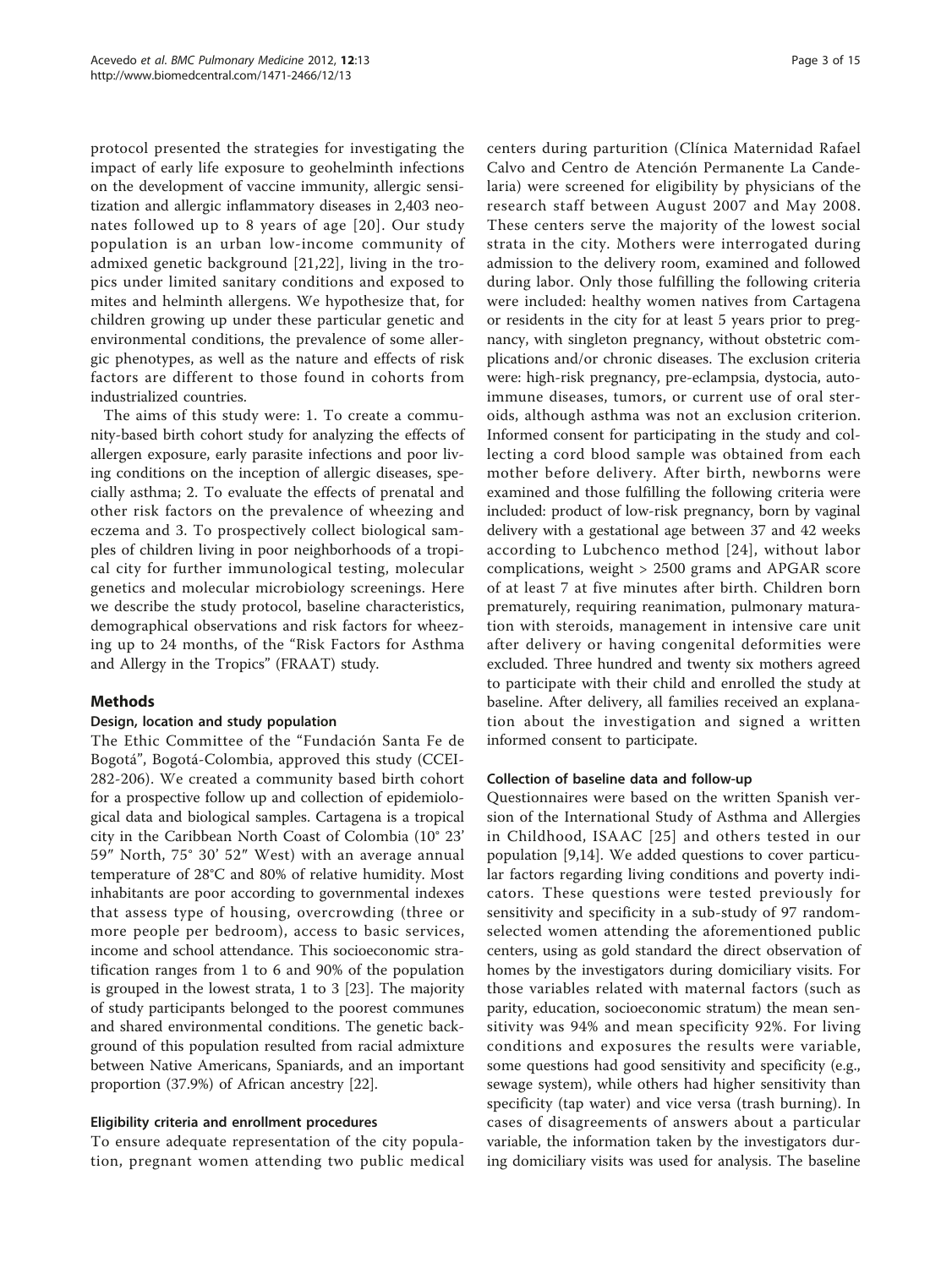<span id="page-3-0"></span>questionnaire addressing prenatal risk factors was administered in the hospital within 24 hours post-partum by a physician of the research staff interviewing the mother, with input from relatives on the questions about family history of allergic disease, parental lineage, etc.. The variables included antecedents of asthma and allergic diseases in the mother, father and relatives, socioeconomic status (monthly income, occupation, social stratum), smoking during pregnancy or passive exposure to cigarette smoke, exposure to fume from trash burning, type of domestic cooking fuel (electric, natural gas, charcoal or firewood); location of the house regarding industrial area and proximity to high-traffic/main roads, pet ownership and duration of pet contact, building materials of houses, type of floor (tile, bare concrete or soil), access to tap water and sewage system, dietary control during pregnancy and antibiotic use. The second questionnaire was administered by a physician of the research staff during a domiciliary visit; it was designed to confirm the information about the houses, the sociodemographic indicators and self-reported exposures. Due to logistic reasons (mainly difficulties to find home addresses), this was done within 3 to 6 months after birth. The follow up was performed through the outpatient service at the Institute for Immunological Research, where mothers regularly attended for child's controls or during domiciliary visits. Follow up to 24 months was completed in 84% of the children (Figure 2). When performed, the medical evaluations through 3, 6, 12 and 24 months, included a post-natal questionnaire, physical examination and collection of biological samples (Figure [3](#page-4-0)).

## Blood samples

A cord blood sample was obtained from the maternal portion immediately after delivery. To avoid contamination with maternal blood, the distal portion of the

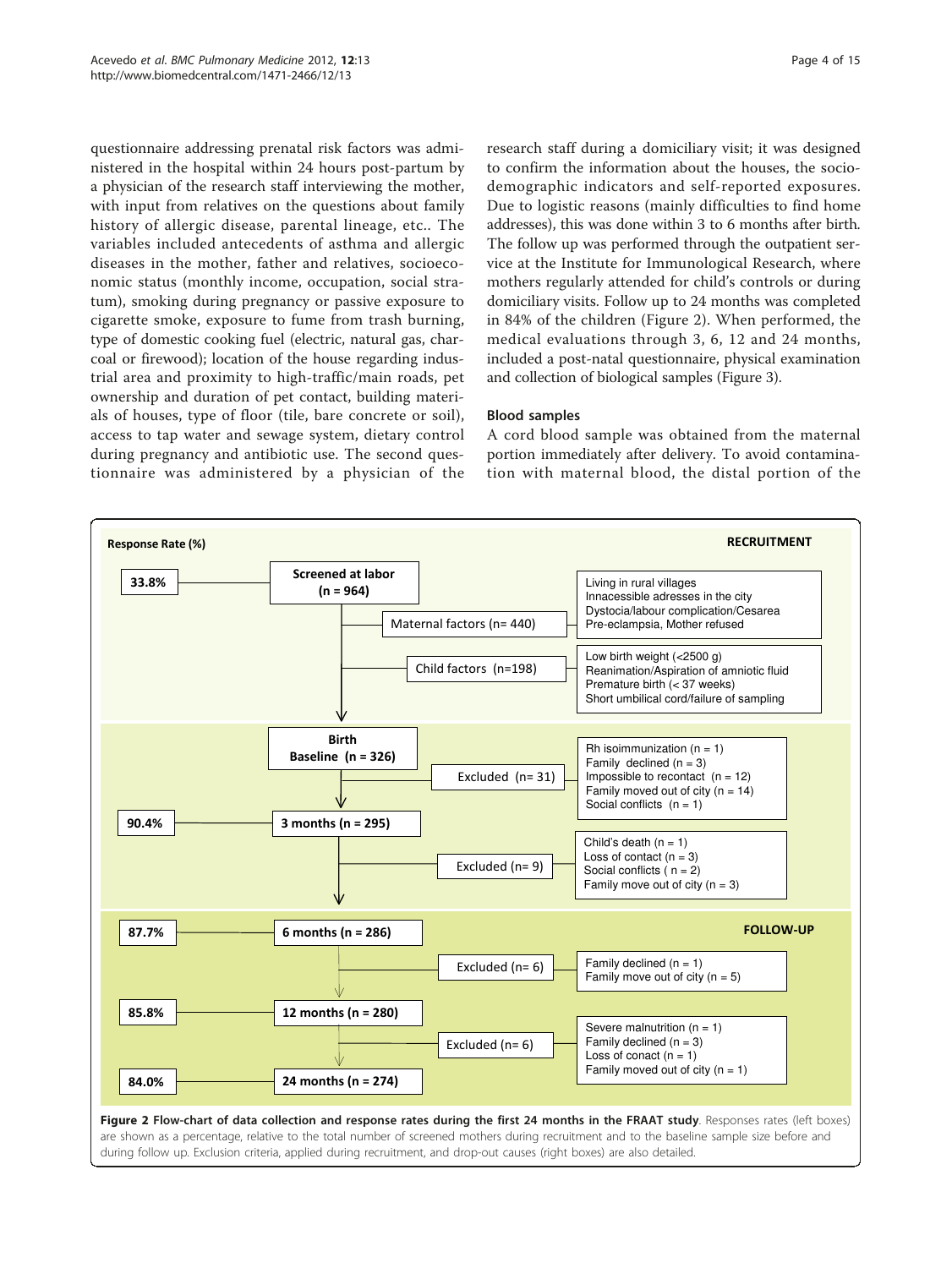<span id="page-4-0"></span>

umbilical cord was closed, the cord was thoroughly cleaned with ethanol and the umbilical vein punctured with disposable syringe. The blood was collected in sterile 15 mL tubes and transported to the laboratory, where serum was separated and frozen for future serological tests. Blood samples from mothers were taken by venipuncture within 12 hours after delivery using the appropriate tubes to obtain sera for antibody determinations and buffy coat as a source of maternal DNA. In children, blood samples were obtained between 6 and 24 months (Figure 3) by venipuncture using disposable syringe. Sera were stored at -20°C for antibody determinations and the clot as a source of DNA. Among the serological test are total IgE and specific IgE to: Dermatophagoides pteronyssinus, Blomia tropicalis, Ascaris spp., purified Ascaris allergens ABA-1 and Asc 13, cockroach, egg, cat epithelia, mouse, cow's milk and Staphylococcus aureus endotoxin (SEB). Also, other parameters of potential value as risk factors, such as vitamin D, will be evaluated. For RNA collection, 3 mL of cord blood and infant blood were immediately added to PAXgene Blood tubes (PreAnalytix Cat. 762165). RNA was extracted using the PAXgene Blood RNA kit (QIAGEN, Cat. 762134) and kept frozen at -80°C.

#### Stool samples and parasitological examination

When possible, a meconium sample was collected after delivery in sterile 1.5 mL tubes and kept at -20°C. Mothers were provided with sterile containers and instructed to collect stool samples from their children at different time points between 3 and 24 months. Parasitological analyses were done using 0.85% saline solution and Lugol staining. Ascaris lumbricoides egg counts were done by the Kato Katz method using a commercial kit (Copro Kit, C&M Medical, Brazil) and the results expressed as egg per gram of feces (epg). The presence of eggs from geohelminths or parasite visualization were considered diagnostics of active infection. In order to analyze the gut microbiota using molecular tools, DNA was extracted from meconium and stool samples (QIAamp DNA stool Mini kit, QIAGEN, Cat. 515004) following the manufacturer instructions and stored at -80°C.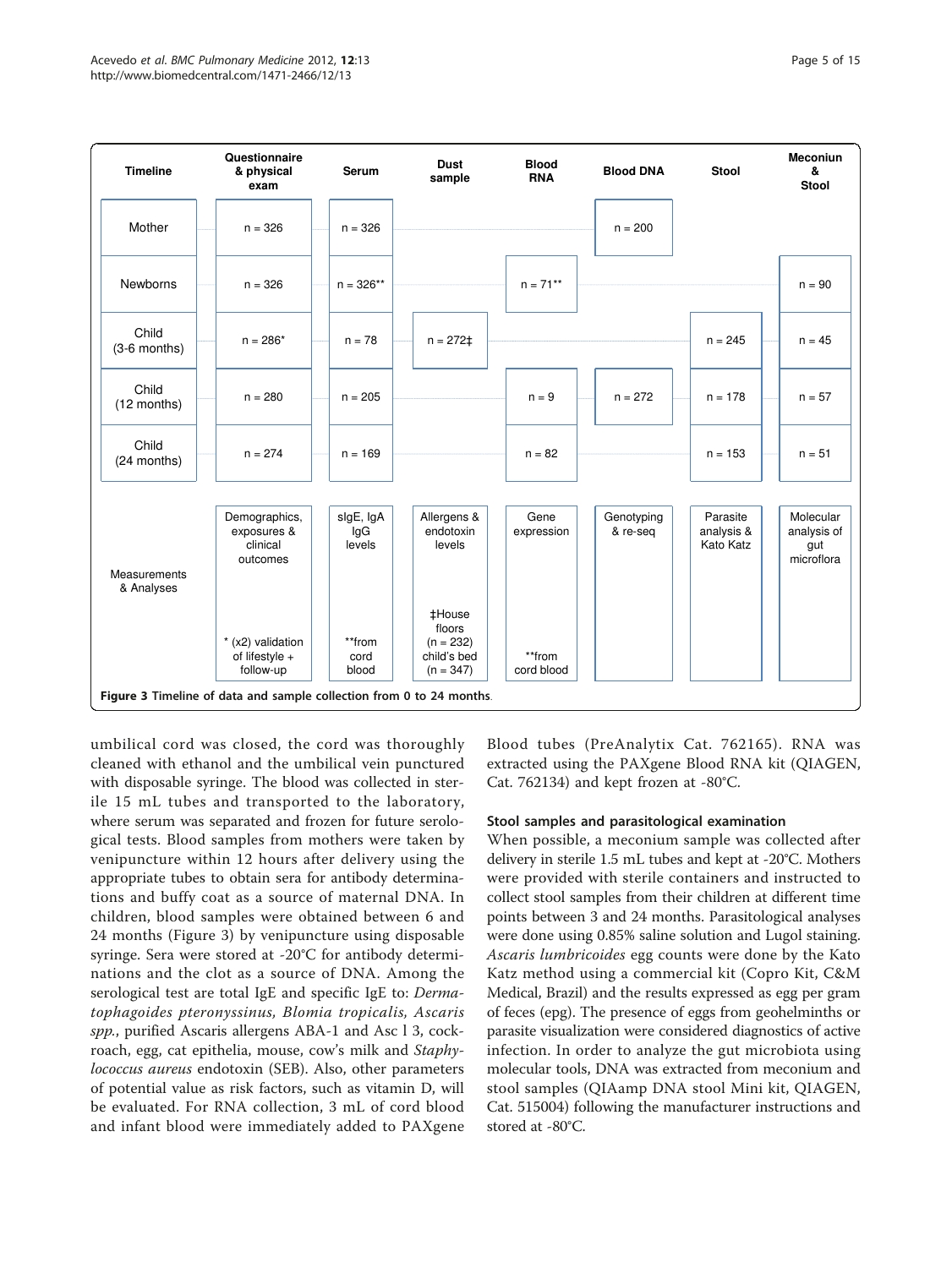#### Collection of dust samples

For measuring allergen and endotoxin levels, house-dust samples were collected from children homes at 6 months, using a vacuum cleaner (Cyking V-CA241HT, LG Electronics, Korea) adapted to 25 μM cellulose filters. Children mattress and bedroom floor were aspirated two minutes over 1  $m<sup>2</sup>$  area as described [[26\]](#page-13-0). Dust samples were placed in sterile recipients, weighted and extracted in 2 mL of pyrogen-free water-0.05% Tween 20 per 100 grams of fine dust, mixed during 1 hour at room temperature and centrifuged (3000 g, 4°C, 10 minutes). An aliquot of supernatant (1/10 of the total volume) was kept at -20°C for endotoxin quantification. The substracted volume was replaced with PBS 10 × -0.05% Tween 20 10 mM PMSF and mixed overnight for protein extraction. After centrifugation aliquots for allergen quantification were obtained and kept at -20°C.

#### Assessment and validation of clinical outcomes

Wheezing was defined as expiratory stridor with shortness of breath or whistling on children chest. Mothers were interrogated on the question "Have your child ever had wheezing or whistling in the chest at any time in the past?" For each affirmative response additional validation questions were done to obtain further information about the episode, medications and medical management. Only cases with documented medical diagnosis during visits to health centers and/or wheeze detected during physical examination by the research staff, were considered as wheezing episodes. Based on the number of wheezing between 0 and 24 months, children were classified as: Never wheezers (no wheezing at any time point), occasional wheezers (1-2 episodes) or recurrent wheezers (3 or more episodes in 12 months). Eczema was diagnosed when all the following criteria were present: (1) evidence of itchy skin/pruritus, (2) visible flexural dermatitis, (3) typical morphology and distribution including facial, neck and extensor involvement and (4) dry skin, based on Williams [[27-29](#page-13-0)] after Hanifin [[30](#page-13-0)]. We have used these modified criteria considering that in this community other causes of "itchy skin" are common (scabies, insect stings, helminth induced rashes etc); for the same reason the diagnosis always included medical examination. All children whose mothers referred having itching for more than 2 weeks were re-examined every 3 months during 12 months.

The diagnosis of asthma and other allergic diseases among mothers was done using a questionnaire, [\[9\]](#page-13-0) and physical examination by a physician from the research staff. Atopy was defined as a positive immediate response to one or more allergens in the skin prick tests, performed between 6 and 12 months, during children follow up. The test was considered positive if the mean diameter of the wheal at 15 minutes was > 3 mm than the negative control. Mothers were tested with a

set of aeroallergens, including mites (D. pteronyssinus, B. tropicalis, Aleuroglyphus ovatus, Chortoglyphus arcuatus, Lepidoglyphus destructor, Suidasia medanensis), cockroach (Periplaneta Americana), pollen/grass (Betula alba, Phleum pretense, Artemisia), pets (dog and cat), and molds (Alternaria alternata, Penicillium crysogenum, Aspergillus fumigatus), kindly supplied by Leti, Spain. Histamine phosphate [10 mg/mL] was used as positive control and glycerol as negative control. Children will be skin tested after the second year of age.

#### Data analysis

Information from interviews was recorded on paper forms, reviewed for accuracy and completeness, and then entered into the database. Statistical analyses were done using SPSS v.13.0 (Chicago, IL, USA). Frequencies and descriptive statistics were calculated at baseline, 6, 12 and 24 months. Chi-square was used to analyze the differences between proportions. For contingency tables with less than 10 cases in any cell, the Fisher's exact test was used. To analyze which parental and/or prenatal factors were related to the development of wheezing, multivariate analyses were performed with children having complete exposures data at 6, 12 and 24 months. Crude odds ratios (OR) and 95% confidence interval were calculated. For risk factors having a significance level  $p \le 0.05$ , adjusted odds ratios (aORs) and 95% confidence intervals (CIs) were obtained using binary logistic and multinomial logistic regression. Covariates were introduced in the final model if their inclusion changed the estimate of the crude OR by more than 10%. The outcome (dependent) variables were wheezing ever and recurrent wheezing at 6, 12 and 24 months. Variables were analyzed as categorical (e.g. maternal asthma, yes/no) or continuous (e.g. maternal age, number of siblings, birth weight).

#### Sample size

We aimed to have at least 100 wheezers with prospective sampling for immunological and molecular screenings up to 24 months. Based on the national prevalence rates [[9,14\]](#page-13-0), we estimated that a minimum sample of 400 children will give us the possibility to recruit that number of cases. For association studies, power was calculated assuming an independent case-control design and expressing the alternative hypothesis as Odds Ratio  $(\psi)$ . For a given risk factor the calculation is done by setting type I error probability at  $\alpha = 0.05$ , number of wheezing cases (n), probability of exposure among nonwheezers ( $\rho$ 0), and the ratio of controls/cases (m) [[31](#page-13-0)].

# Results

#### Demographic characteristics of the population

Three hundred and twenty six mother-infants pairs were included. Fifty-two families were lost during follow-up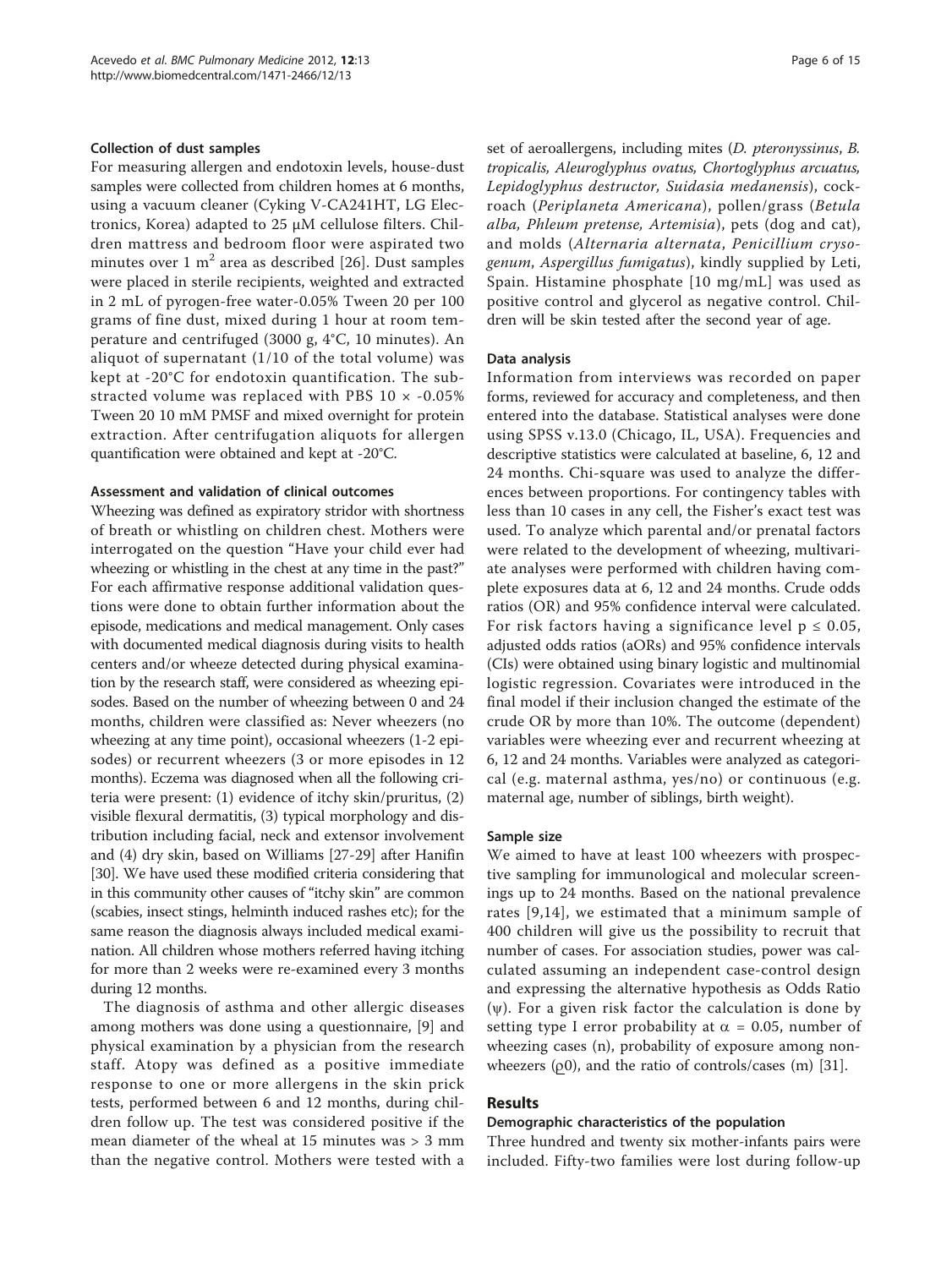<span id="page-6-0"></span>(Figure [2\)](#page-3-0). Reasons for exclusion were: moving out of city to rural villages ( $n = 23$ ), lost of contact by inaccessible addresses or lack of telephones ( $n = 16$ ), family declined (n = 7), social conflicts (n = 3), child dead (n = 1), severe malnutrition  $(n = 1)$  and Rh isoinmunization  $(n = 1)$ . Most families were lost in the interval of 0 to 6 months (n = 40), afterwards 12 families drop-out between 7 and 24 months. The sociodemographic

characteristics of the excluded families were similar to those that continued in the study. Antecedents of allergic diseases were similar between excluded and nonexcluded mothers and did not influence the willingness to participate. Maternal characteristics and pre-natal exposures to risk factors are summarized in Table 1. All families had similar environmental and living conditions. Ninety four percent of participants were clustered in the

#### Table 1 Demographic characteristics of mothers and prevalence of prenatal exposures

|                                           |                                   | <b>Baseline</b> | 24 months ( $n = 274$ )     |                         |
|-------------------------------------------|-----------------------------------|-----------------|-----------------------------|-------------------------|
| Factor                                    |                                   | $(n = 326)$     | non wheezers<br>$(n = 169)$ | wheezers<br>$(n = 105)$ |
| Maternal age at child birth [n (%)]       |                                   |                 |                             |                         |
|                                           | $14 - 18$                         | 80 (24.5)       | 39 (23.1)                   | 27 (25.7)               |
|                                           | 19-24                             | 139 (42.6)      | 68 (40.2)                   | 50 (47.6)               |
|                                           | $25 - 30$                         | 67 (20.6)       | 36 (21.3)                   | 19 (18.1)               |
|                                           | $31 - 35$                         | 22(6.7)         | 15(8.9)                     | 5(4.8)                  |
|                                           | $36 - 42$                         | 18(5.5)         | 11(6.5)                     | 4(3.8)                  |
| Maternal age (Mean $\pm$ SD)              |                                   | $23.2 \pm 5.83$ | $23.6 \pm 6.15$             | $22.5 \pm 5.37$         |
| Maternal education                        |                                   |                 |                             |                         |
|                                           | None                              | 5(1.5)          | 2(1.2)                      | 2(1.9)                  |
|                                           | Primary school only               | 57 (17.4)       | 28 (16.5)                   | 15(14.3)                |
|                                           | High school incomplete            | 142 (43.6)      | 69 (40.8)                   | 48 (45.7)               |
|                                           | High school complete              | 72 (22.1)       | 42 (24.9)                   | 23 (21.9)               |
|                                           | Technical studies                 | 46 (14.1)       | 26 (15.4)                   | 15(14.3)                |
|                                           | University                        | 4(1.2)          | 2(1.2)                      | 2(1.9)                  |
| Parity                                    | Primipara                         | 134(41.1)       | 73 (43.2)                   | 41 (39.0)               |
| No. of other children (Mean $\pm$ SD)     |                                   | $1.17 \pm 1.35$ | $1.14 \pm 1.32$             | $1.19 \pm 1.31$         |
| Socioeconomic stratum                     |                                   |                 |                             |                         |
|                                           | 1 (poorest)                       | 257 (78.8)      | 135 (79.9)                  | 79 (75.2)               |
|                                           | $\overline{2}$                    | 59 (18.1)       | 29 (17.2)                   | 22 (21.0)               |
|                                           | 3                                 | 10(3.1)         | 5(3.0)                      | 4(3.8)                  |
| Type of house                             |                                   |                 |                             |                         |
|                                           | <b>Brick</b>                      | 243 (74.5)      | 127(75.1)                   | 79 (75.2)               |
|                                           | Wood                              | 83 (25.5)       | 42 (24.9)                   | 26 (24.8)               |
| Type of house floor                       |                                   |                 |                             |                         |
|                                           | Tile                              | 90(27.6)        | 49 (29.0)                   | 28 (26.7)               |
|                                           | Bare concrete                     | 172(52.7)       | 87 (51.5)                   | 58 (55.2)               |
|                                           | Soil                              | 64 (19.6)       | 33 (19.5)                   | 19 (18.1)               |
| Tap water                                 | Yes                               | 290 (89)        | 147 (87.0)                  | 95 (90.5)               |
| Sewage system                             | Yes                               | 191 (58.6)      | 101 (59.8)                  | 61 (58.1)               |
| Exposure to pests at home*                |                                   |                 |                             |                         |
|                                           | Cockroaches                       | 255 (78.2)      | 137(81.1)                   | 80 (76.2)               |
|                                           | Rodents (mice, rats)              | 275 (84.4)      | 139 (82.2)                  | 92 (87.6)               |
| Smoking and contaminants during pregnancy |                                   |                 |                             |                         |
|                                           | Maternal smoking (ever)           | 16(4.9)         | 9(5.3)                      | 3(2.9)                  |
|                                           | Maternal smoking during pregnancy | 8(2.5)          | 5(3.0)                      | 2(1.9)                  |
|                                           | Intradomiciliary passive exposure | 142 (43.6)      | 67 (39.6)                   | 48 (45.7)               |
| Type of domestic cooking fuel             |                                   |                 |                             |                         |
|                                           | Wood/Coal                         | 39 (12)         | 19 (11.2)                   | 13 (12.4)               |
|                                           | Propane                           | 69 (21.2)       | 36 (21.3)                   | 20 (19.0)               |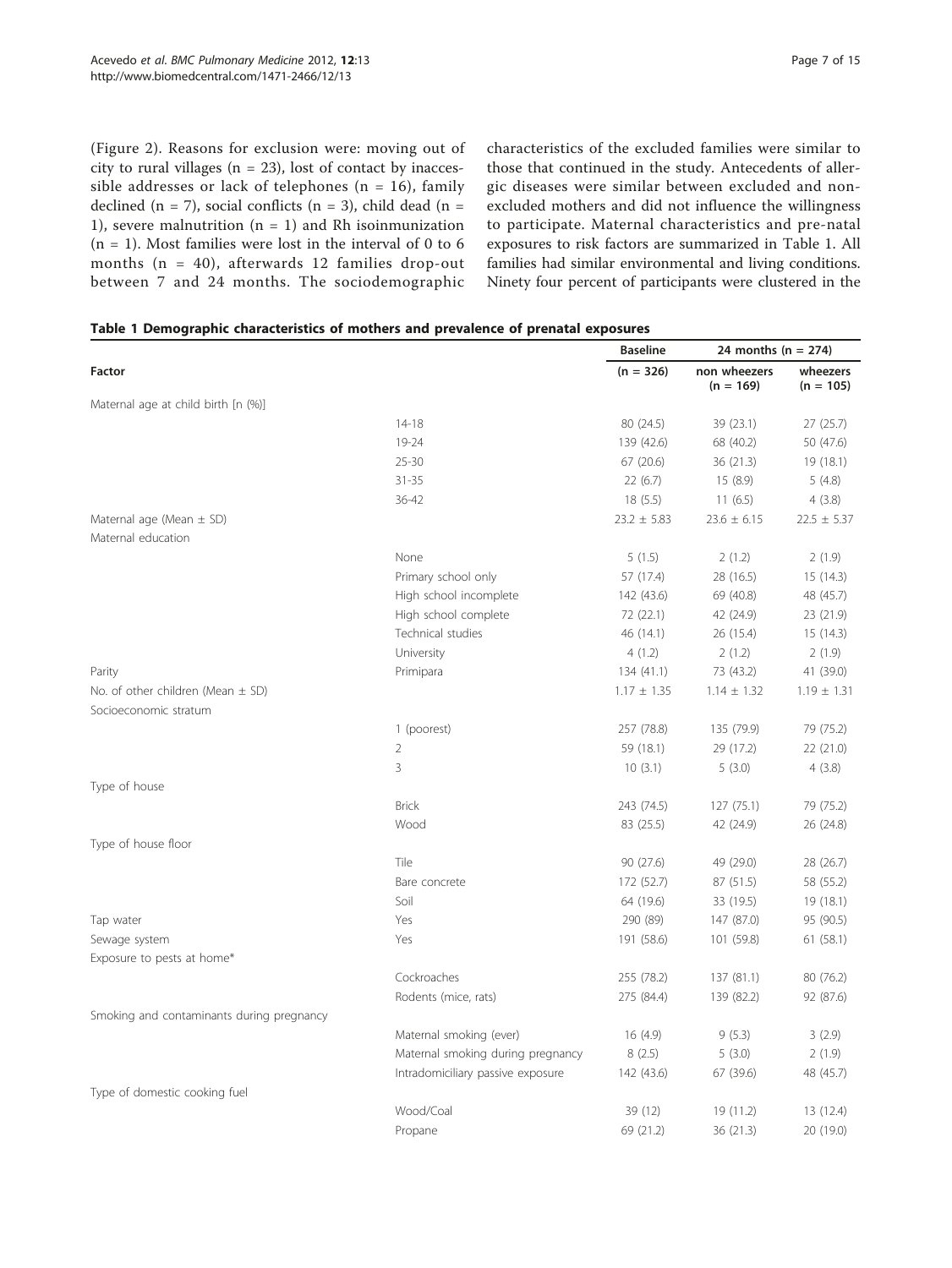|                                                        | Natural Gas                      | 244 (74.8)   | 124(73.3) | 82 (78.0) |
|--------------------------------------------------------|----------------------------------|--------------|-----------|-----------|
|                                                        | Electricity                      | 3(0.9)       | 2(1.18)   | 1(0.96)   |
| Trash burning at home during pregnancy                 | Yes                              | 65 (19.9)    | 34(20.1)  | 22(21.0)  |
| Passive exposure to trash fume at neighborhood         | Yes                              | 172 (52.8)   | 88 (52.1) | 60 (57.1) |
| Exposure to pets and to other domestic animals         |                                  |              |           |           |
|                                                        | Living with pet during pregnancy | 157 (48.2)   | 82 (48.5) | 52 (49.5) |
|                                                        | Dog during pregnancy             | 143 (43.9)   | 77 (45.6) | 48 (45.7) |
|                                                        | Cat during pregnancy             | 41 (12.6)    | 23(13.6)  | 10(9.5)   |
| Living with dog/cat during the whole pregnancy         | Yes                              | 107 (32.8)   | 55 (32.5) | 37 (35.2) |
| Intradomiciliary contact poultry/pigs during pregnancy | Yes                              | 44 (13.5)    | 20 (11.8) | 17(16.2)  |
| Antibiotics during pregnancy                           |                                  |              |           |           |
|                                                        | Yes                              | 159 (48.7)** | 80 (47.3) | 57 (54.2) |
|                                                        | None                             | 157 (48.1)   | 84 (49.7) | 46 (43.8) |
|                                                        | Missing/no remember              | 10(3.06)     | 5(2.95)   | 2(1.90)   |

#### Table 1 Demographic characteristics of mothers and prevalence of prenatal exposures (Continued)

\* As identified by the families by sightseeing and employing active methods of eradication

\*\* The most frequent cause was urinary tract infection. The most frequent antibiotics were ampicillin (32%), cephalosporin (11.9%), amoxicillin (10.6%) and metronidazole (9.4%).

SD: Standard deviation

urban area of the poorest communes ("Comunas") of Cartagena and the rest in two rural villages, La Boquilla (3.1%,  $n = 10$ ) and Pasacaballos (2.8%,  $n = 9$ ). The ethnicity of the population was homogeneous, 74.8% of mothers were born in Cartagena, 24.6% in rural villages of the Northwest Coast of Colombia and 0.2% in the inner country. Most of the mothers were young (mean maternal age  $\pm$  standard deviation, 23.2  $\pm$  5.8 years), 58.9% multiparous, 59.5% house-wives and 62.5 with low level of education. Regarding prenatal exposures, 97.5% denied having smoked during pregnancy but 43.6% reported intradomiciliary secondary-exposure to a median of 35 cigarettes per week (IQR 14 - 70) and 1.36 ± 0.68 (mean ± standard deviation) smokers per household. Some families had habitual contact with fume from cooking with firewood and/or trash burning at homes or their neighborhoods. Intradomiciliary exposure to pets during pregnancy was reported in 48.2% of mothers, being dogs the most common, and to poultry and pigs in 13.5% (Table [1](#page-6-0)). The prevalence of allergic diseases in mothers is presented in Table 2. Asthma and allergic rhinitis were the most common diseases and dust mite allergens the main sensitizers. Interestingly, cases of atopic eczema were not observed in mothers.

## Living conditions of children and particular environmental exposures

Children were visited at home by the research staff to investigate risk factors and to validate the information collected in baseline questionnaires. Post-natal sociodemographic conditions were similar to those described at baseline. The infant group included 139 females (48.6%) and 147 males (51.4%); most of them living in brick houses with floors of bare concrete, in non-paved

streets. Forty per cent lacked sewage system, 20% toilettes and 11% tap water. Usually there were 6 people per household and most children lived with their parents, grand-parents, siblings and other relatives; 35% of them overcrowded, sharing bedrooms and mattresses with parents and older siblings. Furthermore, 35% of

#### Table 2 Maternal antecedents of allergic diseases  $(n - 326)$

| Phenotype                                | n (%)           |                               |  |  |  |
|------------------------------------------|-----------------|-------------------------------|--|--|--|
| Current asthma                           | $21 (6.44)^{+}$ |                               |  |  |  |
| Duration of asthma (Mean, SD)            |                 | $14.0 \pm 9.01$ years         |  |  |  |
| Current rhinitis                         |                 | 84 $(25.7)^*$                 |  |  |  |
| Eczema                                   |                 | 0(0)                          |  |  |  |
| Food allergy                             | 23(7.1)         |                               |  |  |  |
| Drug allergy                             | 5(1.5)          |                               |  |  |  |
| Family history of asthma*                | 53 (16.3)       |                               |  |  |  |
| Allergic sensitization<br>$(n = 265)$ ** | n (%)           | Any allergy<br>symptom (%)*** |  |  |  |
| Atopy (at least 1 positive test)         | 93 (35)         | (50.5)                        |  |  |  |
| Mite sensitized                          | 82 (30.9)       | (54.8)                        |  |  |  |
| D. pteronyssinus                         | 59 (22.3)       | (59.3)                        |  |  |  |
| B. tropicalis                            | 61 (23.0)       | (54)                          |  |  |  |
| Cockroach                                | 12(4.5)         | (58)                          |  |  |  |
| Cat                                      | 7(2.6)          | (42)                          |  |  |  |
| Dog                                      | 7(2.6)          | (57)                          |  |  |  |
| Molds (Pen, Asp, Alt)                    | 8(3.0)          | (100)                         |  |  |  |
| Pollens (Art, Phl, Bet, Acacia)          | 7(2.6)          | (57)                          |  |  |  |

†Probability of exposure in non-wheezers ( $\rho_0 = 0.05$ )

‡Probability of exposure in non-wheezers ( $\rho_0 = 0.26$ )

\*Asthma in parents, grand-parents and/or siblings

\*\* As defined by skin tests

\*\*\* Asthma, rhinitis, reported food allergy

SD: Standard deviation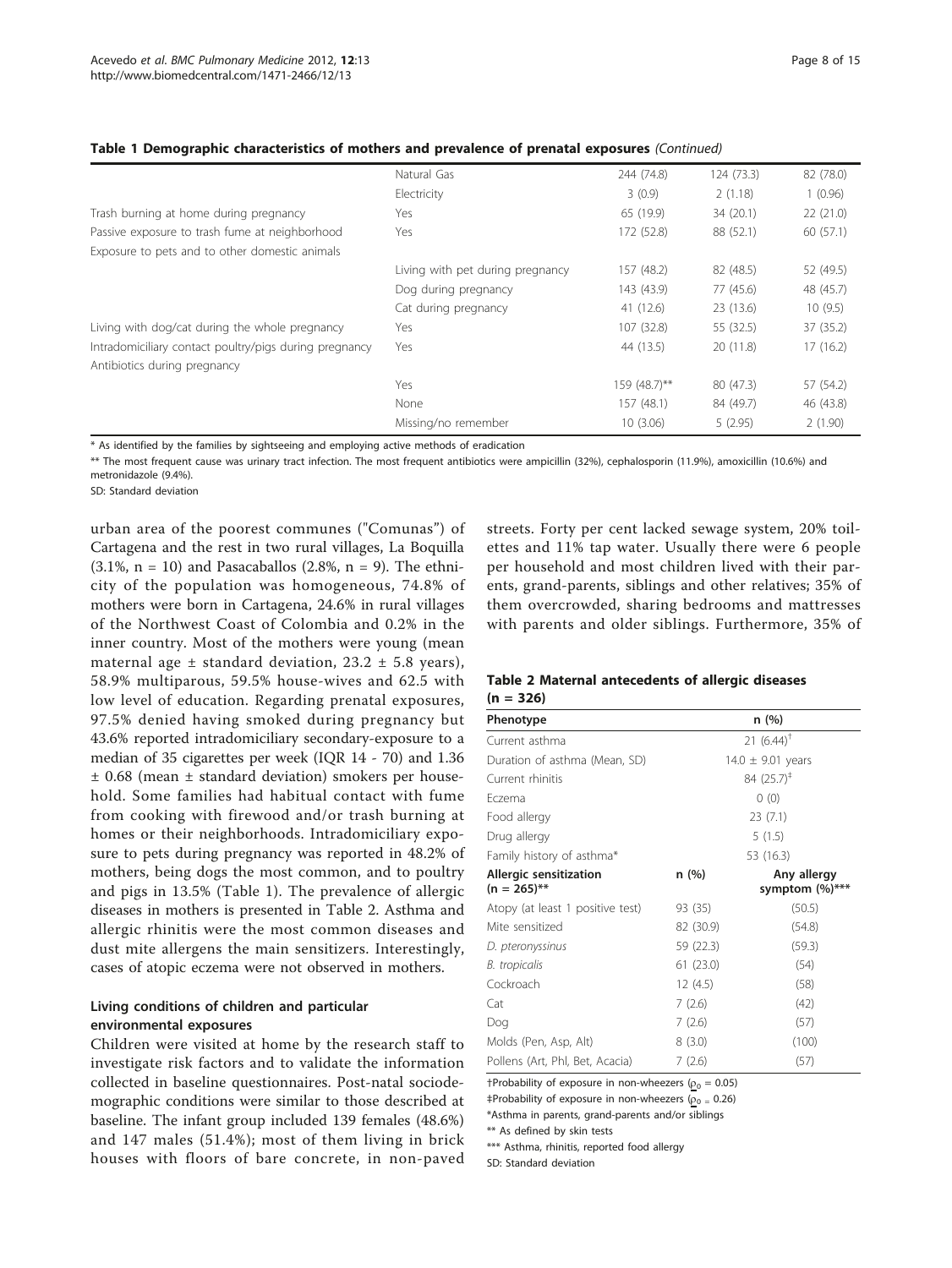Table 3 Prevalence of parasitic infection as determined by stool examination

|                           | 0-6 months<br>$(n = 200)$ | 0-12 months<br>$(n = 258)$ | 13-24 months<br>$(n = 153)$ |
|---------------------------|---------------------------|----------------------------|-----------------------------|
| Any parasite              | 17 (8.5%)                 | 62 (21.3%)                 | 58 (37.9%)                  |
| Polyparasitism            | $1(0.5\%)$                | 2(1.13%)                   | 9 (5.88%)                   |
| Protoozoan                |                           |                            |                             |
| Entamoeba ssp.            | 12 (6%)                   | 34 (13.1%)                 | 31 (20.2%)                  |
| Giardia lamblia           | $1(0.5\%)$                | 12 (4.65%)                 | 18 (11.7%)                  |
| Blastocystis hominis      | $1(0.5\%)$                | 3(1.16%)                   | 3 (1.96%)                   |
| Fndolinax nana            | $0(0\%)$                  | 1(0.38)                    | $2(1.30\%)$                 |
| Balantidium coli          | $0(0\%)$                  | $0(0\%)$                   | 1(0.65%)                    |
| <b>Helminths</b>          |                           |                            |                             |
| Ascaris lumbricoides      | 2(1%)                     | 7(2.71%)                   | 8 (5.22%)                   |
| Trichuris trichiura       | $0(0\%)$                  | 2(0.77%)                   | $2(1.30\%)$                 |
| Ancylostoma duodenalis    | 2(1%)                     | 3(1.16%)                   | 3 (1.96%)                   |
| Strongyloides stercolaris | $0(0\%)$                  | $0(0\%)$                   | 1 (0.65%)                   |

families had no fridge and 54% lacked sink for dishwashing. Early infections with parasites were detected as early as 3 months of age. The most common parasites were of the genera Entamoeba ssp. Among nematodes Ascaris lumbricoides was the most frequent, affecting 2.71% of children at 12 months and 5.22% at 24 months (Table 3). By 12 months, the median egg counts of A. lumbricoides were low (78 epg, IQR 76-1452) but increased between the first and the second year (3458 epg, IQR 975-9256), suggesting that in this age range A. lumbricoides infections are of low intensity (> 90% of subjects with egg counts < 50.000 epg) [\[32\]](#page-13-0). In addition, 101 had received anti-parasitic treatment and 95% at least one cycle of antibiotics (mean age of the first treatment  $2 \pm 3.4$  months), due in part to the high prevalence of infectious diseases, e.g. pneumonia, urinary tract infections, bacillary dysentery.

#### Prevalence of wheezing and atopic eczema

The prevalence of "wheezing ever" was 17.5% at 6 months, 31.1% at 12 months and 38.3% at 24 months. Recurrent wheezing (3 or more episodes) was present in 7.1% of children at 12 months and 14.2% at 24 months

(Table 4). As confirmed by questionnaires and medical records, 94% of children wheezing between 0 and 24 months attended a medical center or emergency room at least once; 84% received salbutamol, 76% antihistaminics and 43% oral steroids. Hospitalizations were documented in 23% of cases. In addition, half of children wheezing between 0 and 6 months continued wheezing until 24 months. At 24 months, 18.8% of children had experienced at least one episode of skin rash/hives, 11.8% of them treated with antihistamines by a physician. In 7.4% of cases no potential inducer could be identified. Drugs were commonly incriminated (6.9%), including antibiotics (amoxicillin, ampicillin) and antiinflammatories (metamizole, ibuprofen). In 1.8% of cases the symptoms were related to food ingestion. Only two cases of rash/hives induced by egg ingestion and two cases by milk were clinically documented by the staff. According to our diagnostic criteria, no case of eczema was detected between 0 and 24 months.

## Risk factors for wheezing during the first two years

We analyzed the effects of prenatal sociodemographic characteristics and environmental exposures on the risk of wheezing at 6, 12 and 24 months and/or recurrent wheezing during the first 24 months (Table [5](#page-9-0)). Maternal-allergic traits were the most important predictors of children's susceptibility during the first two years of life. Maternal allergic rhinitis was associated with wheezing ever at 6 months and this association held up after adjustment for gender [aOR 3.03 (95%CI 1.60-5.74),  $p =$ 0.001]. Male gender was associated with increased susceptibility of wheezing during the interval 0 to 6 months, and the effect was independent of maternal rhinitis [aOR 2.09 (95%CI 1.09 - 4.01),  $p = 0.026$ ]. There was association between maternal asthma and increased risk of wheezing between 7 and 12 months, maintained after adjustment by maternal age and child gender [aOR 3.87 (95%CI 1.24-12.1),  $p = 0.02$ . When pooling all wheezing cases during 0 to 12 months ( $n = 87$ ), maternal asthma was associated with wheezing [aOR 3.48 (95%CI, 1.27-9.54),  $p = 0.015$ , but the effect of gender

| Table 4 Frequency of wheezing among children from 0 to 24 months |  |  |  |  |
|------------------------------------------------------------------|--|--|--|--|
|------------------------------------------------------------------|--|--|--|--|

| $(n = 286)$ | $(n = 280)$              | $(n = 274)$              | Cumulative<br>$(n = 280)$           | Cumulative<br>$(n = 274)$ |
|-------------|--------------------------|--------------------------|-------------------------------------|---------------------------|
| 50          | 59                       | 64                       | 87                                  | 105                       |
| 236         | 221                      | 210                      | 193                                 | 169                       |
| 17.5        | 21.1                     | 23.4                     | 31.1                                | 38.3                      |
|             |                          | $\sim$                   | 67 (23.9%)                          | 66 (24.1%)                |
| $\,$        | $\overline{\phantom{a}}$ | $\overline{\phantom{a}}$ | $20(7.1\%)$                         | 39 (14.2%)                |
| 21          | 17                       | 19                       | $\overline{\phantom{a}}$            |                           |
| 50          | 37                       | 19                       | $\overline{\phantom{a}}$            |                           |
|             |                          |                          | 0-6 months 7-12 months 13-24 months | 0-12 months 0-24 months   |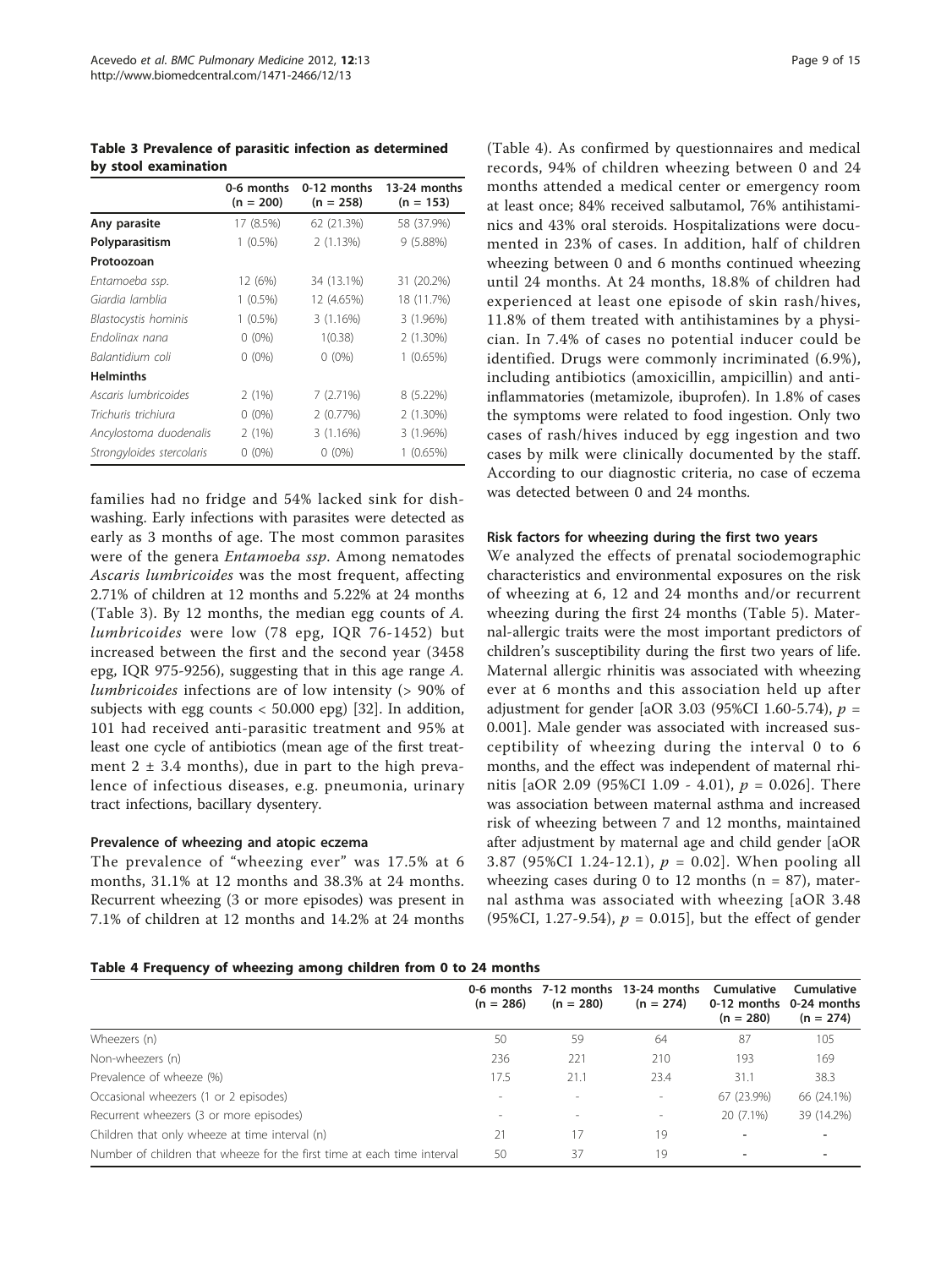|                                      |                                 | 6 months              |                                 | 7 - 12 months |                                   | $0 - 24$ months |                                       |         |
|--------------------------------------|---------------------------------|-----------------------|---------------------------------|---------------|-----------------------------------|-----------------|---------------------------------------|---------|
| Factor/exposure                      | Wheezing ever<br>$(n = 50/236)$ |                       | Wheezing ever<br>$(n = 59/221)$ |               | Wheezing ever*<br>$(n = 105/169)$ |                 | Recurrent wheezing*<br>$(n = 39/235)$ |         |
|                                      | OR (95%CI)                      | P value               | OR (95%CI)                      | P value       | OR (95%CI)                        | P value         | OR (95%CI)                            | P value |
| Maternal asthma                      | 1.19 (0.38-3.74)                | 0.76                  | 2.73 (1.06-7.03)                | $0.03 +$      | 2.35 (0.91-6.06)                  | 0.069           | 3.10 (1.10-8.73)                      | 0.025   |
| Maternal rhinitis                    | 2.80 (1.50-5.24)                | 0.001 <sup>‡</sup>    | $1.14(0.61 - 2.11)$             | 0.67          | 1.73 (1.02-2.93)                  | 0.041           | 1.78 (0.88-3.58)                      | 0.10    |
| Mother education                     |                                 |                       |                                 |               |                                   |                 |                                       |         |
| < 5                                  | $0.81$ $(0.33-1.98)$            | 0.65                  | $0.76$ $(0.31 - 1.85)$          | 0.54          | $0.99$ $(0.48 - 2.01)$            | 0.98            | $0.92$ $(0.33 - 2.55)$                | 0.88    |
| >11                                  | 1.22 (0.50-2.99)                | 0.65                  | 1.31 (0.54-3.19)                | 0.54          | 1.00 (0.49-2.05)                  | 0.98            | 1.07 (0.39-2.97)                      | 0.88    |
| Parity                               |                                 |                       |                                 |               |                                   |                 |                                       |         |
| Primiparous                          | $0.96$ $(0.52 - 1.79)$          | 0.91                  | 1.03 (0.57-1.84)                | 0.91          | $0.84$ $(0.51 - 1.38)$            | 0.49            | $0.97(0.48-1.93)$                     | 0.93    |
| Type of house                        |                                 |                       |                                 |               |                                   |                 |                                       |         |
| Wood                                 | $0.60$ $(0.27 - 1.31)$          | 0.20                  | $0.89$ $(0.45 - 1.75)$          | 0.74          | $0.99$ $(0.56 - 1.74)$            | 0.98            | $0.40(0.15-1.07)$                     | 0.069   |
| Type of floor                        |                                 |                       |                                 |               |                                   |                 |                                       |         |
| Soil                                 | $0.94(0.37 - 2.36)$             | 0.90                  | $0.73$ $(0.31 - 1.73)$          | 0.48          | 1.00 (0.48-2.09)                  | 0.98            | 0.76 (0.28-2.07)                      | 0.59    |
| Tap water                            |                                 |                       |                                 |               |                                   |                 |                                       |         |
| No                                   | $0.64$ $(0.21 - 1.93)$          | 0.43                  | $0.35(0.10-1.20)$               | 0.09          | $0.70(0.31 - 1.55)$               | 0.38            | $0.59(0.17 - 2.04)$                   | 0.40    |
| Sewage                               |                                 |                       |                                 |               |                                   |                 |                                       |         |
| No                                   | 1.05 (0.56-1.96)                | 0.86                  | $0.87$ $(0.48 - 1.58)$          | 0.66          | $1.07(0.65 - 1.75)$               | 0.78            | $0.60$ $(0.29-1.24)$                  | 0.16    |
| Socioeconomic strata                 |                                 |                       |                                 |               |                                   |                 |                                       |         |
| 1 (poorest)                          | $1.10(0.51 - 2.35)$             | 0.80                  | $0.59(0.31-1.14)$               | 0.12          | $0.76$ $(0.42 - 1.36)$            | 0.36            | $0.92(0.41 - 2.07)$                   | 0.84    |
| Prenatal exposure to cigarette smoke |                                 |                       |                                 |               |                                   |                 |                                       |         |
| Yes                                  | 1.43 (0.77-2.64)                | 0.24                  | $0.99(0.55 - 1.77)$             | 0.98          | 1.28 (0.78-2.09)                  | 0.32            | $0.95(0.48-1.90)$                     | 0.89    |
| Exposure to fume wood/coal           |                                 |                       |                                 |               |                                   |                 |                                       |         |
| Yes                                  | $0.42$ $(0.12 - 1.43)$          | 0.16                  | 1.23 (0.52-2.88)                | 0.63          | 1.11 (0.52-2.36)                  | 0.77            | 1.46 (0.55-3.81)                      | 0.43    |
| Exposure to fume trash burning:      |                                 |                       |                                 |               |                                   |                 |                                       |         |
| at home                              | $0.95(0.44 - 2.04)$             | 0.90                  | $0.87$ $(0.42 - 1.81)$          | 0.71          | $1.05(0.57-1.92)$                 | 0.86            | $0.67$ $(0.26 - 1.69)$                | 0.40    |
| at neighborhood                      | $1.33(0.71 - 2.47)$             | 0.36                  | $1.08(0.61-1.93)$               | 0.77          | $1.22(0.75-2.00)$                 | 0.41            | 1.62 (0.80-3.28)                      | 0.17    |
| Pets during pregnancy                |                                 |                       |                                 |               |                                   |                 |                                       |         |
| Intradomicilliary (9 mo)             | $1.01$ $(0.55 - 1.87)$          | 0.95                  | 1.23 (0.67-2.23)                | 0.49          | 1.12 (0.67-1.88)                  | 0.64            | 1.12 (0.55-2.28)                      | 0.74    |
| Intradomicilliary (ever)             | 1.09 (0.58-2.07)                | 0.77                  | $0.92$ $(0.52 - 1.64)$          | 0.79          | $1.04(0.64-1.69)$                 | 0.87            | $0.99(0.50-1.95)$                     | 0.98    |
| Dog at home                          | $0.97$ $(0.52 - 1.80)$          | 0.93                  | $0.91(0.51-1.63)$               | 0.77          | $1.00(0.61 - 1.64)$               | 0.98            | $0.80(0.40-1.59)$                     | 0.53    |
| Cat at home                          | $0.93$ $(0.36 - 2.38)$          | 0.89                  | $0.78$ $(0.30-1.98)$            | 0.60          | $0.66$ $(0.30-1.46)$              | 0.31            | $0.81$ $(0.26 - 2.45)$                | 0.71    |
| Poultry/pigs at home                 | $1.39(0.62 - 3.15)$             | 0.41                  | 1.64 (0.76-3.55)                | 0.20          | 1.43 (0.71-2.89)                  | 0.30            | 1.49 (0.60-3.68)                      | 0.38    |
| Rodents at home                      | $0.84$ $(0.38-1.88)$            | 0.68                  | 1.24 (0.54-2.83)                | 0.60          | 1.52 (0.75-3.08)                  | 0.23            | $0.82$ (0.33-2.01)                    | 0.67    |
| Cockroaches at home                  | 0.92 (0.44-1.94)                | 0.84                  | $0.93$ $(0.46 - 1.86)$          | 0.83          | $0.74$ $(0.41 - 1.35)$            | 0.33            | 0.85 (0.38-1.92)                      | 0.70    |
| Gender                               |                                 |                       |                                 |               |                                   |                 |                                       |         |
| Male                                 | $1.87(0.99-3.51)$               | $0.052^{\frac{6}{5}}$ | $1.37(0.76-2.45)$               | 0.28          | 1.61 (0.98-2.64)                  | 0.055           | 1.47 (0.74-2.93)                      | 0.26    |

#### <span id="page-9-0"></span>Table 5 Unadjusted associations between maternal factors and prenatal exposures on the risk of wheezing

\*Cumulative prevalence

†If the true odds ratio for disease in exposed subjects relative to unexposed subjects is (Ψ = 2.73), the test rejects the null hypothesis that this odds ration equals 1 with 0.56 power

Maternal asthma "Yes" (5.4% in non-wheezers vs. 13.6% in wheezers)

¶ If the true odds ratio for disease in exposed subjects relative to unexposed subjects is (Ψ = 3.10), the test rejects the null hypothesis that this odds ration equals 1 with 0.55 power

Maternal asthma "Yes" (5.5% in non-recurrent vs. 15.4% in recurrent wheezers)

‡If the true odds ratio for disease in exposed subjects relative to unexposed subjects is (Ψ = 2.8), the test rejects the null hypothesis that this odds ration equals 1 with 0.89 power

Maternal rhinitis "Yes" (26.3 in non-wheezers vs. 50% in wheezers); (25.4% in non-wheezers vs. 37.1% in wheezers at 24 months)

§ If the true odds ratio for disease in exposed subjects relative to unexposed subjects is (Ψ = 1.87), the test rejects the null hypothesis that this odds ration equals 1 with 0.50 power

Male gender "Yes" (48.7% in non-wheezers vs. 64% in wheezers)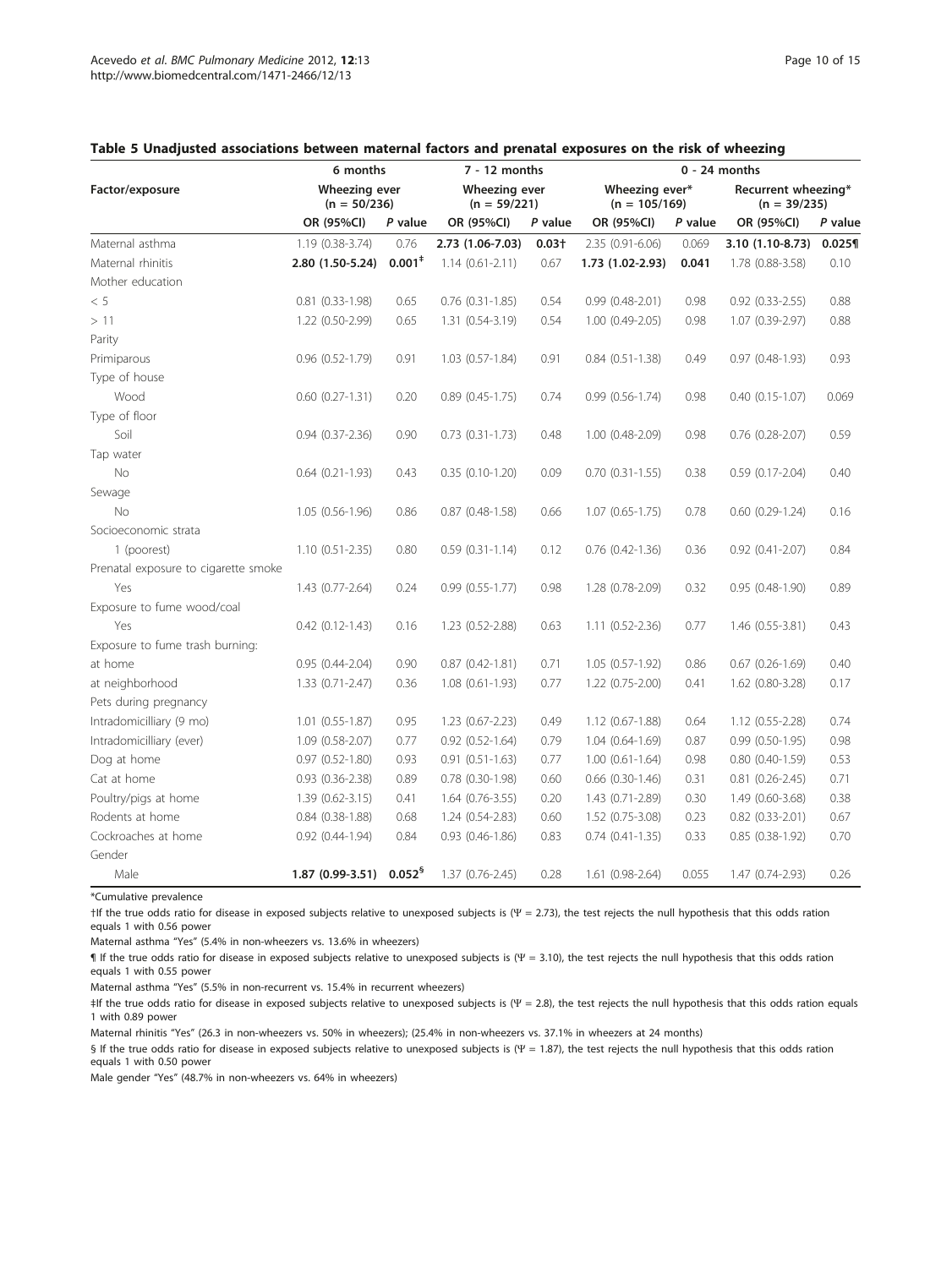was no longer significant [aOR 1.2 (95%CI, 0.95-2.1), p = 0.07]. Maternal asthma was the only prenatal factor associated with wheezing at 24 months [aOR 3.65 (95% CI 1.23-10.8)  $p = 0.01$ , after adjustment by maternal age, number of siblings and child birth weight and gender. Moreover, it was associated with recurrent wheezing (Table [5\)](#page-9-0), with significant effects after adjustment for maternal age, number of siblings and birth weight [aOR 4.42 (95%CI 1.46-13.4),  $p = 0.008$ ]. Maternal atopy in the absence of asthma was not associated with wheezing at 12 [OR 1.46 (95%CI 0.81-2.63),  $p = 0.2$ ] and not significantly associated with wheezing at 24 months [OR 1.67 (95%CI 0.95-2.9),  $p = 0.07$ ]. Number of sibling alone was not associated with wheezing [OR 1.03 (95%CI 0.85-1.24)  $p = 0.73$ .

There was no association between natural or propane gas and wheezing. In addition, no association was found between wheezing and conditions considered protective, such as poverty and coexistence with pets and poultries. Furthermore, we found no association with well known risk factors, such as cigarette smoking or passive exposure during pregnancy.

Bronchiolitis during the first 6 months was an important risk factor for wheezing at 6 months (aOR 18.3  $(95\%CI$  7.6-44.0),  $p < 0.0001$  and 24 months (aOR 20.6) (95%CI 6.08-70.1),  $p \text{ <0.0001}$ ). Also for recurrent wheezing at 24 months (aOR 6.8 (95%CI 3.0-15.5),  $p <$ 0.0001), after adjustment for maternal asthma, maternal age, number of siblings and children gender.

# **Discussion**

Birth cohort studies in different environments and populations are useful to understand the natural history of allergic diseases. Nowadays there are a number of such studies, most of them multicentric, with some common objectives and including a wide range of participants [[33-36\]](#page-13-0). The results, mainly from Europe and US, have shown the importance of particular and common risk factors and their differential influences on allergic diseases, supporting the relevance of doing this type of investigations worldwide, to evaluate the great diversity of settings associated, not only with the climate, geographical location and genetic background, but also with low socio-economic conditions that generate particular risk factors and limit the access to health services. The prevalence of allergic diseases varies among regions and in Latin America, figures of asthma and other allergies in children are very high [[37-42\]](#page-13-0). However, as mentioned, prospective birth cohorts in the region are still scarce, although a growing number are being reported [\[18-20](#page-13-0)].

A remarkable finding in our study is the high prevalence of wheezing ever and recurrent wheezing, higher than reported in some European cohorts [\[43](#page-13-0)-[46](#page-13-0)], similar

to data from the USA [[47](#page-13-0),[48](#page-14-0)] and lower than those found in some Latin American surveys [[19,41\]](#page-13-0). Considering that 12% of children of this cohort attended a hospital with bronchiolitis, one explanation of our findings is the effect of viral diseases, as has been shown in other studies from Latin America [[19](#page-13-0)]. In fact, bronchiolitis was a high risk factor for wheezing in our cohort, with odds ratio similar to that found when laboratory diagnosis of viral infection was done [\[49\]](#page-14-0). Lower respiratory tract infections by Respiratory Syncytial Virus (RSV) are common in tropical developing countries causing 27 to 96% of all acute wheezing hospitalizations in children under 6 month of age [\[50\]](#page-14-0). In our children an important proportion of wheezing during this period might be caused by viruses and this related to the finding that only half of children wheezing before 6 months continued wheezing until 24 months. However, the existence of a group with recurrent wheezing (14.2%) suggests that other factors, including atopy, may be influencing this phenotype [[18\]](#page-13-0). RSV infections can induce a change of the Th1/Th2 balance, expressed by an increase of the IL-4/IFN-gamma ratio and a persistent IgE response over the years [\[51,52](#page-14-0)], and human rhinovirus-induced bronchiolitis carries a markedly risk of persistent wheezing and childhood asthma [[53\]](#page-14-0). Besides, in the tropics, co-exposure to perennial high concentrations of mite allergens and helminth infections may induce an early allergic response with respiratory effects [[54\]](#page-14-0). Also, living in socially deprived urban areas of underdeveloped countries lead to an early exposure to high levels of endotoxin, in turn associated with increased risk of wheezing during the first year of life [[55,56\]](#page-14-0). Allergy diagnosis by in vitro assays and skin prick tests will help to improve phenotype definition in our cohort and obtain data about risk factors for atopy associatedwheezing [[57\]](#page-14-0).

In this study, maternal asthma was consistently associated with wheezing and recurrent wheezing in the offspring, a finding already observed in different populations and considered an important risk factor for asthma in children before 5 years [[58-61](#page-14-0)]. The mechanisms of this "maternal effect" and why it is more evident during early childhood are unknown. It has been reported that maternal asthma, as well as the child HLA-G genotype contribute to the presence of bronchial hyperreactivity [[62\]](#page-14-0); in addition, several factors may act in combination with maternal cytokines, antibodies and other mediators that act *in utero* or during the perinatal period [[63,64\]](#page-14-0). Furthermore, recent works in animals suggest that epigenetic mechanisms may play a role [[65,66](#page-14-0)], although the transmission of the maternal susceptibility via epigenetic changes or parental imprinting remains to be demonstrated. Remarkably, this association was detected at 12, from 13 to 24 and 0 to 24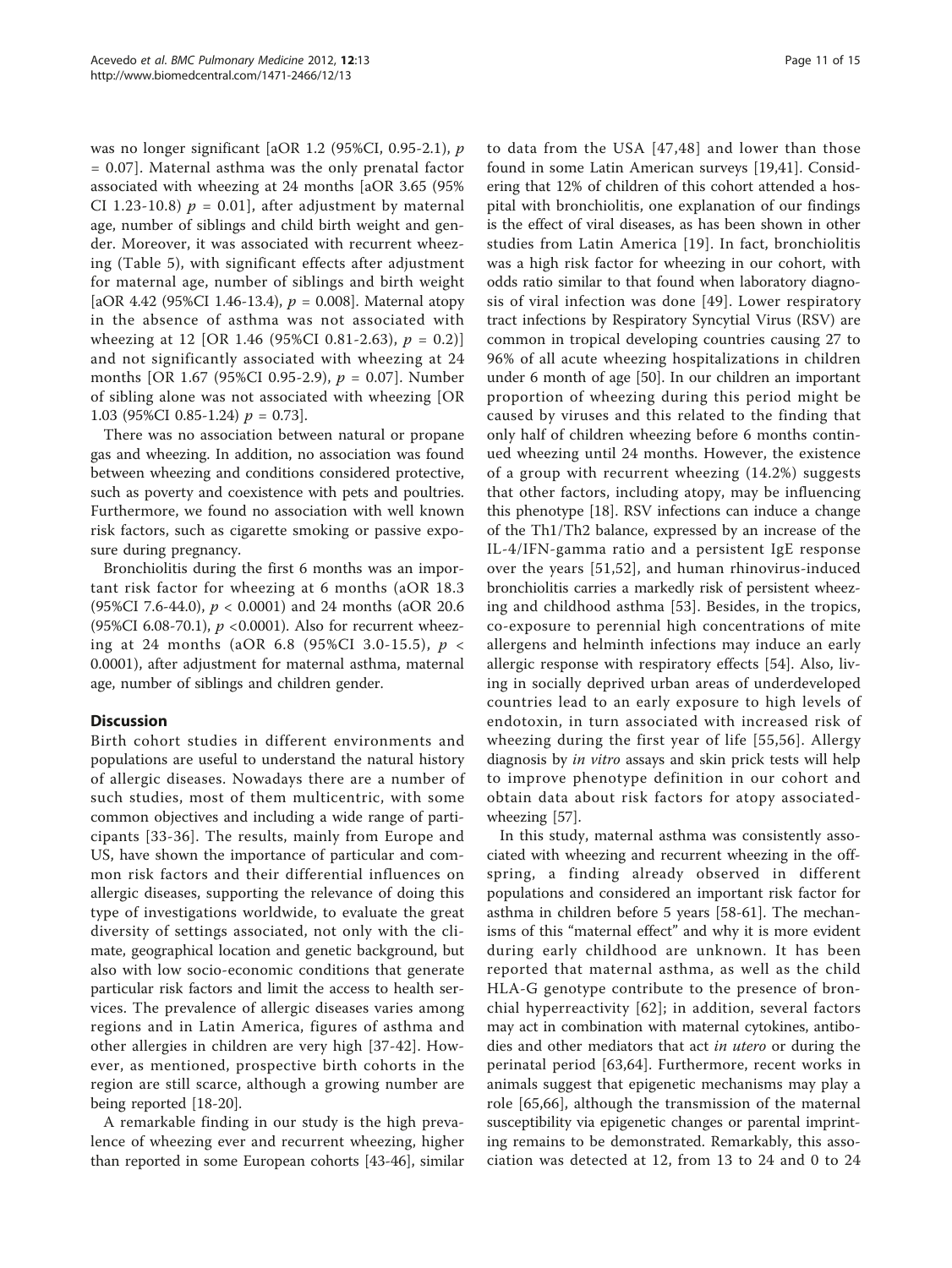months, suggesting that the maternal effect is on children that start wheezing after 6 months. Moreover, it was also evident with recurrent wheezing, a more severe phenotype and always held up after adjustments for covariates. These results are in agreement with a study in Brazil, were parental asthma was associated with atopic and non-atopic wheezing [[67\]](#page-14-0) but in contrast with other where maternal atopy was a risk factor for wheezing in poor-environments [[68\]](#page-14-0) because we found no association between maternal sensitization alone and wheezing.

Additionally, and in concordance with other surveys [[69-71](#page-14-0)], we found that male gender was associated with wheezing in cases between 0 and 6 months, but the effect disappeared with increasing age. As it has also been reported, the prevalence and severity of asthma are higher in boys than in girls in the first 10 years of life, but this pattern is reversed after puberty [\[72\]](#page-14-0). Although the reasons of this observation remain unknown, there are interesting analysis and hypothesis [\[73,74](#page-14-0)].

Contrary to expected, our data show no association of wheezing with active or passive maternal smoking, and the low prevalence of self-reported maternal smoking during pregnancy precluded further association analysis. Therefore, we investigated association between passive intra-domiciliary exposure and wheezing at 6, 12 and 24 months but the results were the same. The prevalence of wheezers was always higher in the group of children with prenatal passive exposure: 6 months (41.1% vs. 50.0%), 12 months (40.4% vs. 47.1%), and 24 months (40.0% vs. 45.2%) but this was not statistically significant. In addition to the type of housing and cultural patterns, another explanation for these results may be a Type II error because the sample is underpowered to detect the effects of smoking. Increasing the sample size and using biological markers of tobacco exposure could help to obtain a more accurate analysis.

The mechanisms of atopic dermatitis are not clear but hereditary factors and environmental exposures are supposed to play important roles [[75,76\]](#page-14-0). A main finding of this study is that in a socially deprived population of the tropics, the natural history of atopic conditions seems to be different to expected according to the "atopic march", where eczema appears before the first two years followed by allergic respiratory symptoms [[77](#page-14-0),[78\]](#page-14-0). In fact, we found no cases of atopic eczema during the first two years of age, while wheezing was a frequent phenotype. Although we do not know yet if atopy is playing a role in the origin of wheezing in these children, it is clear that early respiratory symptoms predominate over cutaneous, atopy-associated, symptoms. In addition, asthma and allergic rhinitis were the most common allergic manifestations in mothers but there was no eczema among them. In a previous study we found a low frequency of atopic dermatitis in the general

population of Colombia [[9\]](#page-13-0). In developed countries, the prevalence of this disease is around 10 to 20% in children under 5 years [[79,80\]](#page-14-0), but the ISAAC Phase III study in Latin America reports that, with some exceptions, the prevalence is less than 5% [\[81](#page-14-0)]. Under these rates we expected around 15 cases of eczema in our cohort.

Increasing evidence suggest that the "atopic march" includes only a subgroup of patients [\[82](#page-14-0)-[84](#page-14-0)]. However, the reasons we found no cases of atopic eczema should be further analyzed. We hypothesized that the genetic background, with an important component of African ancestry and a different distribution of susceptibility alleles for eczema could be protective. Also, particular exposures of these children, with early infections as a hallmark, may confer protection, as has been suggested [[56,85](#page-14-0)]. The diagnostic criteria we used [\[30\]](#page-13-0) are very important when aiming to study this disease in the tropics because infections and other medical conditions producing "itchy skin" are very frequent. Although cases of eczema may appear in our cohort after 2 years, it has been suggested that a great number begin within the first 12 months, disappearing around 3 years in a significant proportion of children [[86](#page-14-0)]. Therefore, monitoring symptoms of this disorder, as well as other allergic diseases in this cohort is mandatory.

There are reports of associations between low income and asthma [[87](#page-14-0)]. We found no relationship of allergy symptoms with socioeconomic strata, possibly because the study population is homogeneously poor and differences between strata are small. Potential risk factors related to poverty, such as housing conditions, access to tap water and sewage system, exposure to fume from firewood and trash burning, intradomiciliary contact with poultry and pigs and large family size were not associated with wheezing. For most of them the prevalence of exposure among non-affected was high enough to detect an effect. Since the study population is not representative of all the social strata of the city the generalization of these results is limited. Further research is needed to evaluate the potential interactions that lead to allergy phenotypes in socially deprived environments.

Since our study was based in a prospective cohort design that included physician assessment of a broad range of factors, we think that accurate information was obtained. This strategy may reduce the number of participants and requires more resources but it is necessary to increase accuracy avoiding the bias from poorly defined phenotypes, as may occur when the information is obtained only from self-administered questionnaires, especially in populations with low education level. This is especially important for atopic eczema and wheezing because they may not be easily evaluated by parents. Two sources of ascertainment bias should be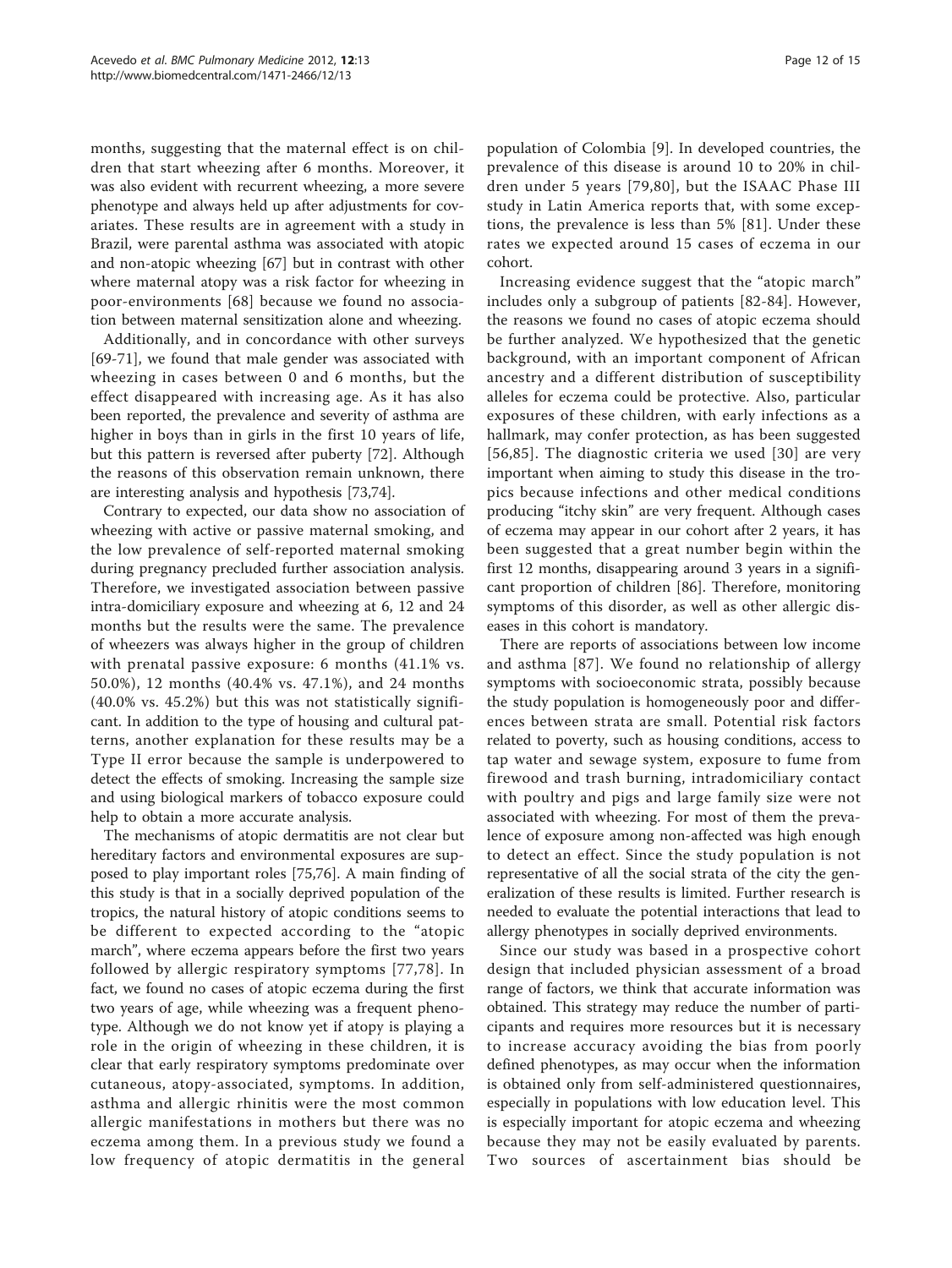<span id="page-12-0"></span>mentioned: one from the type of housing and living conditions that make it difficult to identify some exposures (e.g. pet ownership, smoke exposure) and other from the detection of phenotypes. The diagnosis of wheezing was made only when patients were evaluated by a physician or had documented history of medications and hospital admissions, as has been recommended [[88](#page-14-0)] and this might bias our attention to the most severe cases, lowering the sensitivity of the survey. However, considering that the biologic samples are intended for serologic and molecular screenings we chose for well-defined phenotypes to reduce heterogeneity. Among the limitations of this study, one is the small number of children recruited, if compared to multicenter surveys. Although, according to the formerly reported prevalence of wheezing in this population our analyses have good power to detect some associations, increasing the number of participants could provide better information. However, many obstacles must be overcome to organize a prospective cohort in countries with high degree of poverty. Low education precludes the use of self-reported questionnaires, limiting the number of enrolled families. Another problem affecting the response rate and the follow-up is the lack of well urbanized neighborhoods, which greatly increase the difficulty of the visits.

As in other birth-cohorts, a valuable selection of biological material has been done in this study [[35\]](#page-13-0). Laboratory tests will help to assess genetic and environmental factors linked to asthma development, providing novel information about disease mechanisms in the tropics. An open question when studying allergies in this zone is the influence of A. lumbricoides infection on the process of IgE sensitization to common allergens, especially house dust mites [[89](#page-14-0)]. Thus, IgE serology to Ascaris spp. and allergen extracts will be serially performed to explore primary sensitizers and how the infection status influences the frequency and strength of specific IgE response. Another aspect to be evaluated is the relationship between the immunological profile at birth and further wheezing in children. Immuneresponsiveness gene expression will be monitored at different time-points. As differences in microbiota composition may influence immune response [[90-92\]](#page-14-0), stool samples has been collected from birth to 24 months, to identify gut microbiota composition and explore their potential relationship with the IgE responses and allergies.

# Conclusions

Here we describe the demographic characteristics of the FRAAT birth cohort study, representative of socially deprived urban areas of underdeveloped tropical countries. At 24 months, the history of allergic symptoms is different to the "atopic march" described in some populations of industrialized countries. Although the rates of wheezing were higher than those reported in these countries, cases of eczema were not found. Wheezing is the most frequent phenotype during the first 24 months of life and is strongly associated with maternal asthma. The availability of cord blood serum and other biological samples, will allow to further study risk factors for asthma and atopy during early childhood, including the effects of particular factors related to poverty, such as early microbial and parasite exposure.

#### Acknowledgements

We thank all families that voluntarily participated in this study and the staff of the E.S.E. Cartagena de Indias and Clínica Maternidad Rafael Calvo, by their administrative support. We are also very grateful to Leti, Spain that kindly provided the allergens for skin testing. This study was funded by the Colombian Government (Departamento Administrativo de Ciencia y Tecnología e Innovación, Colciencias), Grant 325-2006 and Fundemeb. NA and JS received a grant from Colciencias (Young Research Program, Call 2007). NA, JS, DM, and AB received financial support from Fundemeb.

#### Author details

<sup>1</sup>Institute for Immunological Research, University of Cartagena, Cartagena Colombia. <sup>2</sup> Foundation for the Development of Medical and Biological Sciences (Fundemeb), Cartagena, Colombia. <sup>3</sup>Department of Microbiology, Faculty of Medicine, University of Cartagena, Cartagena, Colombia.

#### Authors' contributions

LC conceived the investigation, designed the epidemiological study, supervised the general aspects of the work analyze the data and wrote the manuscript. NA conceived the investigation, designed the epidemiological study, organized and performed the clinical work, managed the acquisition of data, analyze the data and wrote the manuscript. JZ, JS, CQ, AB organize and perform the clinical work, managed databases, collected biological samples and revised the manuscript. AA, MP and KM performed the parasitological examinations and analysis of data and revised the manuscript. D. Mercado collected and processed the house dust samples, analyzed data and revised the manuscript. D. Martinez and SJ collected and processed biological samples for DNA and RNA work, managed databases, analyzed data and revised the manuscript. All authors read and approved the final manuscript.

#### Competing interests

The authors declare that they have no competing interests.

Received: 6 July 2011 Accepted: 22 March 2012 Published: 22 March 2012

#### References

- 1. von Mutius E: [Gene-environment interactions in asthma.](http://www.ncbi.nlm.nih.gov/pubmed/19130922?dopt=Abstract) J Allergy Clin Immunol 2009, 123(1):3-11, quiz 12-13.
- Pearce N, Ait-Khaled N, Beasley R, Mallol J, Keil U, Mitchell E, Robertson C: [Worldwide trends in the prevalence of asthma symptoms: phase III of](http://www.ncbi.nlm.nih.gov/pubmed/17504817?dopt=Abstract) [the International Study of Asthma and Allergies in Childhood \(ISAAC\).](http://www.ncbi.nlm.nih.gov/pubmed/17504817?dopt=Abstract) Thorax 2007, 62(9):758-766.
- 3. Mallol J, Sole D, Asher I, Clayton T, Stein R, Soto-Quiroz M: [Prevalence of](http://www.ncbi.nlm.nih.gov/pubmed/11109054?dopt=Abstract) [asthma symptoms in Latin America: the International Study of Asthma](http://www.ncbi.nlm.nih.gov/pubmed/11109054?dopt=Abstract) [and Allergies in Childhood \(ISAAC\).](http://www.ncbi.nlm.nih.gov/pubmed/11109054?dopt=Abstract) Pediatr Pulmonol 2000, 30(6):439-444.
- 4. Pitrez PM, Stein RT: [Asthma in Latin America: the dawn of a new](http://www.ncbi.nlm.nih.gov/pubmed/18769188?dopt=Abstract) [epidemic.](http://www.ncbi.nlm.nih.gov/pubmed/18769188?dopt=Abstract) Curr Opin Allergy Clin Immunol 2008, 8(5):378-383.
- 5. Sole D, Melo KC, Camelo-Nunes IC, Freitas LS, Britto M, Rosario NA, Jones M, Fischer GB, Naspitz CK: [Changes in the prevalence of asthma and allergic](http://www.ncbi.nlm.nih.gov/pubmed/17012440?dopt=Abstract) [diseases among Brazilian schoolchildren \(13-14 years old\): comparison](http://www.ncbi.nlm.nih.gov/pubmed/17012440?dopt=Abstract) [between ISAAC Phases One and Three.](http://www.ncbi.nlm.nih.gov/pubmed/17012440?dopt=Abstract) J Trop Pediatr 2007, 53(1):13-21.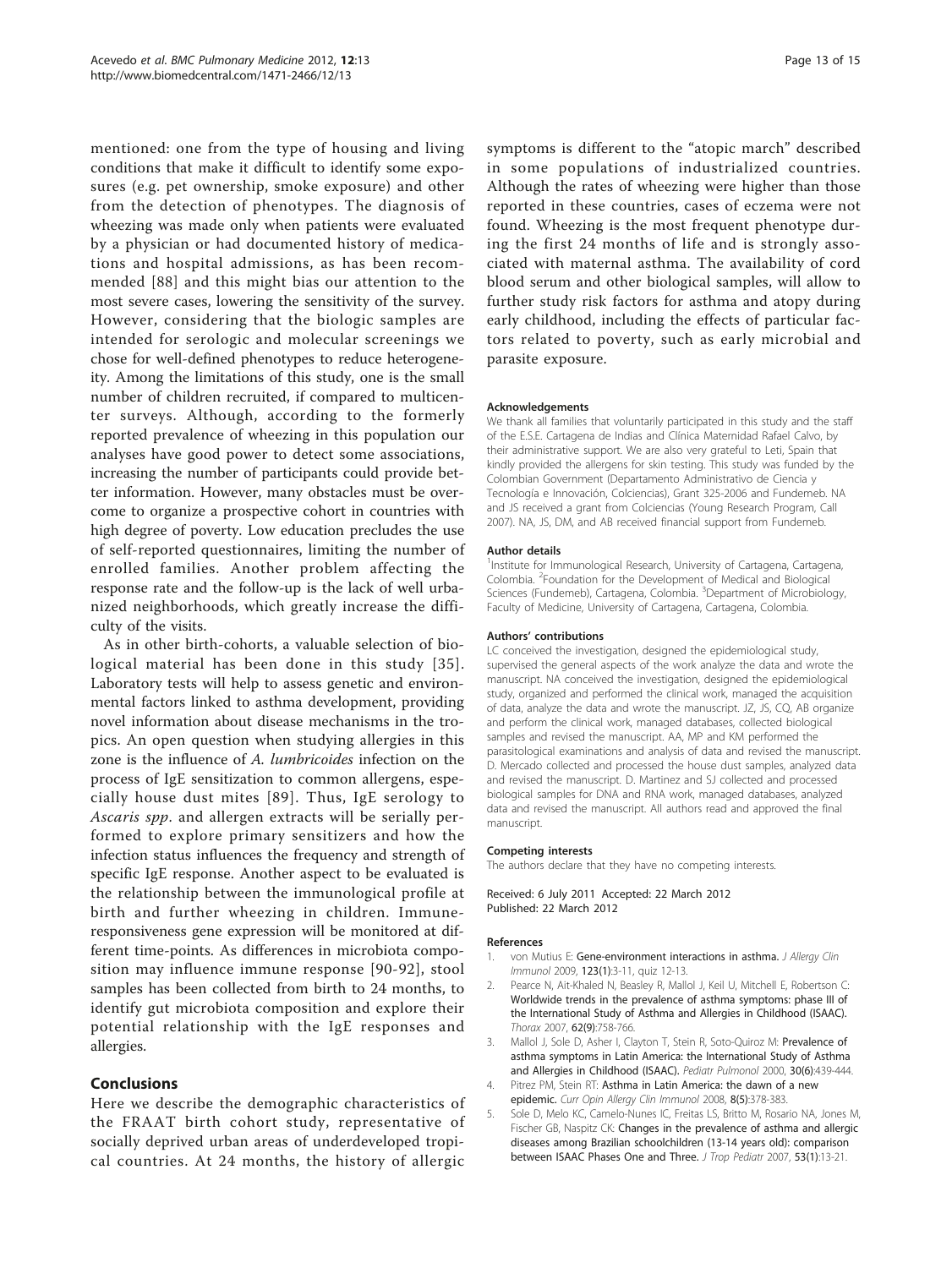- <span id="page-13-0"></span>6. Mallol J: Asthma in Latin America: where the asthma causative/ protective hypotheses fail. Allergol Immunopathol (Madr) 2008, 36(3):150-153.
- 7. Cooper PJ, Rodrigues LC, Cruz AA, Barreto ML: [Asthma in Latin America: a](http://www.ncbi.nlm.nih.gov/pubmed/19076533?dopt=Abstract) [public heath challenge and research opportunity.](http://www.ncbi.nlm.nih.gov/pubmed/19076533?dopt=Abstract) Allergy 2009, 64(1):5-17.
- 8. Weiss ST: Asthma in early life: is the hygiene hypothesis correct? J Pediatr (Rio J) 2008, 84(6):475-476.
- 9. Dennis R, Caraballo L, Garcia E, Caballero A, Aristizabal G, Cordoba H, Rodriguez MN, Rojas MX, Orduz C, Cardona R, et al: [Asthma and other](http://www.ncbi.nlm.nih.gov/pubmed/15609767?dopt=Abstract) [allergic conditions in Colombia: a study in 6 cities.](http://www.ncbi.nlm.nih.gov/pubmed/15609767?dopt=Abstract) Ann Allergy Asthma Immunol 2004, 93(6):568-574.
- 10. Rodriguez Martinez C, Sossa M, Goss CH: [Factors associated with severe](http://www.ncbi.nlm.nih.gov/pubmed/18350406?dopt=Abstract) [disease in a population of asthmatic children of Bogota, Colombia.](http://www.ncbi.nlm.nih.gov/pubmed/18350406?dopt=Abstract) J Asthma 2008, 45(2):141-147.
- 11. Caraballo L, Puerta L, Fernandez-Caldas E, Lockey RF, Martinez B: [Sensitization to mite allergens and acute asthma in a tropical](http://www.ncbi.nlm.nih.gov/pubmed/9827423?dopt=Abstract) [environment.](http://www.ncbi.nlm.nih.gov/pubmed/9827423?dopt=Abstract) J Investig Allergol Clin Immunol 1998, 8(5):281-284.
- 12. Puerta L, Fernandez-Caldas E, Lockey RF, Caraballo LR: [Mite allergy in the](http://www.ncbi.nlm.nih.gov/pubmed/8281353?dopt=Abstract) [tropics: sensitization to six domestic mite species in Cartagena,](http://www.ncbi.nlm.nih.gov/pubmed/8281353?dopt=Abstract) [Colombia.](http://www.ncbi.nlm.nih.gov/pubmed/8281353?dopt=Abstract) J Investig Allergol Clin Immunol 1993, 3(4):198-204.
- 13. Garcia E, Aristizabal G, Vasquez C, Rodriguez-Martinez CE, Sarmiento OL, Satizabal CL: [Prevalence of and factors associated with current asthma](http://www.ncbi.nlm.nih.gov/pubmed/18208464?dopt=Abstract) [symptoms in school children aged 6-7 and 13-14 yr old in Bogota,](http://www.ncbi.nlm.nih.gov/pubmed/18208464?dopt=Abstract) [Colombia.](http://www.ncbi.nlm.nih.gov/pubmed/18208464?dopt=Abstract) Pediatr Allergy Immunol 2008, 19(4):307-314.
- 14. Caraballo L, Cadavid A, Mendoza J: [Prevalence of asthma in a tropical city](http://www.ncbi.nlm.nih.gov/pubmed/1610029?dopt=Abstract) [of Colombia.](http://www.ncbi.nlm.nih.gov/pubmed/1610029?dopt=Abstract) Ann Allergy 1992, 68(6):525-529.
- 15. Fernandez-Caldas E, Puerta L, Caraballo L, Mercado D, Lockey RF: [Sequential determinations of Dermatophagoides spp. allergens in a](http://www.ncbi.nlm.nih.gov/pubmed/8727266?dopt=Abstract) [tropical city.](http://www.ncbi.nlm.nih.gov/pubmed/8727266?dopt=Abstract) J Investig Allergol Clin Immunol 1996, 6(2):98-102.
- 16. Fernandez-Caldas E, Puerta L, Mercado D, Lockey RF, Caraballo LR: [Mite](http://www.ncbi.nlm.nih.gov/pubmed/8319126?dopt=Abstract) [fauna, Der p I, Der f I and Blomia tropicalis allergen levels in a tropical](http://www.ncbi.nlm.nih.gov/pubmed/8319126?dopt=Abstract) [environment.](http://www.ncbi.nlm.nih.gov/pubmed/8319126?dopt=Abstract) Clin Exp Allergy 1993, 23(4):292-297.
- 17. Puerta L, Fernandez-Caldas E, Mercado D, Lockey RF, Caraballo LR: [Sequential determinations of Blomia tropicalis allergens in mattress and](http://www.ncbi.nlm.nih.gov/pubmed/8621855?dopt=Abstract) [floor dust samples in a tropical city.](http://www.ncbi.nlm.nih.gov/pubmed/8621855?dopt=Abstract) J Allergy Clin Immunol 1996, 97(2):689-691.
- 18. Lopez N, de Barros-Mazon S, Vilela MM, Condino Neto A, Ribeiro JD: [Are](http://www.ncbi.nlm.nih.gov/pubmed/12358341?dopt=Abstract) [immunoglobulin E levels associated with early wheezing? A prospective](http://www.ncbi.nlm.nih.gov/pubmed/12358341?dopt=Abstract) [study in Brazilian infants.](http://www.ncbi.nlm.nih.gov/pubmed/12358341?dopt=Abstract) Eur Respir J 2002, 20(3):640-645.
- 19. Rullo VE, Arruda LK, Cardoso MR, Valente V, Zampolo AS, Nobrega F, Naspitz CK, Sole D: [Respiratory infection, exposure to mouse allergen and](http://www.ncbi.nlm.nih.gov/pubmed/19439983?dopt=Abstract) [breastfeeding: role in recurrent wheezing in early life.](http://www.ncbi.nlm.nih.gov/pubmed/19439983?dopt=Abstract) Int Arch Allergy Immunol 2009, 150(2):172-178.
- 20. Cooper PJ, Chico ME, Guadalupe I, Sandoval CA, Mitre E, Platts-Mills TA, Barreto ML, Rodrigues LC, Strachan DP, Griffin GE: [Impact of early life](http://www.ncbi.nlm.nih.gov/pubmed/21714922?dopt=Abstract) [exposures to geohelminth infections on the development of vaccine](http://www.ncbi.nlm.nih.gov/pubmed/21714922?dopt=Abstract) [immunity, allergic sensitization, and allergic inflammatory diseases in](http://www.ncbi.nlm.nih.gov/pubmed/21714922?dopt=Abstract) [children living in tropical Ecuador: the ECUAVIDA birth cohort study.](http://www.ncbi.nlm.nih.gov/pubmed/21714922?dopt=Abstract) BMC Infect Dis 2011, 11(1):184.
- 21. Acevedo N, Mercado D, Vergara C, Sanchez J, Kennedy MW, Jimenez S, Fernandez AM, Gutierrez M, Puerta L, Caraballo L: [Association between](http://www.ncbi.nlm.nih.gov/pubmed/19604268?dopt=Abstract) [total immunoglobulin E and antibody responses to naturally acquired](http://www.ncbi.nlm.nih.gov/pubmed/19604268?dopt=Abstract) [Ascaris lumbricoides infection and polymorphisms of immune system](http://www.ncbi.nlm.nih.gov/pubmed/19604268?dopt=Abstract)[related LIG4, TNFSF13B and IRS2 genes.](http://www.ncbi.nlm.nih.gov/pubmed/19604268?dopt=Abstract) Clin Exp Immunol 2009, 157(2):282-290.
- 22. Vergara C, Caraballo L, Mercado D, Jimenez S, Rojas W, Rafaels N, Hand T, Campbell M, Tsai YJ, Gao L, et al: [African ancestry is associated with risk](http://www.ncbi.nlm.nih.gov/pubmed/19290544?dopt=Abstract) [of asthma and high total serum IgE in a population from the Caribbean](http://www.ncbi.nlm.nih.gov/pubmed/19290544?dopt=Abstract) [Coast of Colombia.](http://www.ncbi.nlm.nih.gov/pubmed/19290544?dopt=Abstract) Hum Genet 2009, 125(5-6):565-579.
- 23. EA FARueda: Will Today's Poor be Tomorrow's Poor? Determinants of the Poverty and Magnitude of the Vulnerability in Cartagena De Indias, Colombia. 2009 [[http://ssrncom/abstract=1411775\]](http://ssrncom/abstract=1411775), Available at SSRN.
- 24. Lubchenco LO, Hansman C, Dressler M, Boyd E: [Intrauterine growth as](http://www.ncbi.nlm.nih.gov/pubmed/14075621?dopt=Abstract) [estimated from liveborn birth-weight data at 24 to 42 weeks of](http://www.ncbi.nlm.nih.gov/pubmed/14075621?dopt=Abstract) [gestation.](http://www.ncbi.nlm.nih.gov/pubmed/14075621?dopt=Abstract) Pediatrics 1963, 32:793-800.
- 25. Mata Fernandez C, Fernandez-Benitez M, Perez Miranda M, Guillen Grima F: [Validation of the Spanish version of the Phase III ISAAC questionnaire](http://www.ncbi.nlm.nih.gov/pubmed/16261957?dopt=Abstract) [on asthma.](http://www.ncbi.nlm.nih.gov/pubmed/16261957?dopt=Abstract) J Investig Allergol Clin Immunol 2005, 15(3):201-210.
- 26. Heinrich J, Holscher B, Douwes J, Richter K, Koch A, Bischof W, Fahlbusch B, Kinne RW, Wichmann HE: [Reproducibility of allergen, endotoxin and](http://www.ncbi.nlm.nih.gov/pubmed/12679795?dopt=Abstract)

[fungi measurements in the indoor environment.](http://www.ncbi.nlm.nih.gov/pubmed/12679795?dopt=Abstract) J Expo Anal Environ Epidemiol 2003, 13(2):152-160.

- 27. Williams HC, Burney PG, Pembroke AC, Hay RJ: [Validation of the U.K.](http://www.ncbi.nlm.nih.gov/pubmed/8776351?dopt=Abstract) [diagnostic criteria for atopic dermatitis in a population setting. U.K.](http://www.ncbi.nlm.nih.gov/pubmed/8776351?dopt=Abstract) [Diagnostic Criteria for Atopic Dermatitis Working Party.](http://www.ncbi.nlm.nih.gov/pubmed/8776351?dopt=Abstract) Br J Dermatol 1996, 135(1):12-17.
- 28. Johnke H, Vach W, Norberg L[A](http://www.ncbi.nlm.nih.gov/pubmed/16086748?dopt=Abstract), Bindslev-Jensen C, Host A, Andersen KE: A [comparison between criteria for diagnosing atopic eczema in infants.](http://www.ncbi.nlm.nih.gov/pubmed/16086748?dopt=Abstract) Br J Dermatol 2005, 153(2):352-358.
- 29. Williams HC: [Clinical practice. Atopic dermatitis.](http://www.ncbi.nlm.nih.gov/pubmed/15930422?dopt=Abstract) N Engl J Med 2005, 352(22):2314-2324.
- 30. Hanifin JRG: Diagnostic features of atopic dermatitis. Acta Derm Venereol (Stockh) 1980, , suppl 92: 44-47.
- 31. Dupont WD, Plummer WD Jr: [Power and sample size calculations for](http://www.ncbi.nlm.nih.gov/pubmed/9875838?dopt=Abstract) [studies involving linear regression.](http://www.ncbi.nlm.nih.gov/pubmed/9875838?dopt=Abstract) Control Clin Trials 1998, 19(6):589-601.
- 32. WHO: Monitoring helminth control programmes: guidelines for monitoring the impact of control programs aimed at reducing morbidity. WHO/CDS/CPC/SIP/993 1999.
- 33. Keil T, Kulig M, Simpson A, Custovic A, Wickman M, Kull I, Lodrup Carlsen KC, Carlsen KH, Smit HA, Wijga AH, et al: European [birth cohort](http://www.ncbi.nlm.nih.gov/pubmed/16918514?dopt=Abstract) [studies on asthma and atopic diseases: II. Comparison of outcomes and](http://www.ncbi.nlm.nih.gov/pubmed/16918514?dopt=Abstract) exposures–[a GA2LEN initiative.](http://www.ncbi.nlm.nih.gov/pubmed/16918514?dopt=Abstract) Allergy 2006, 61(9):1104-1111.
- 34. Peters JL, Suglia SF, Platts-Mills TA, Hosen J, Gold DR, Wright RJ: [Relationships among prenatal aeroallergen exposure and maternal and](http://www.ncbi.nlm.nih.gov/pubmed/19361844?dopt=Abstract) cord blood IqE: project ACCESS. J Allergy Clin Immunol 2009, 123(5):1041-1046.
- 35. Gern JE, Visness CM, Gergen PJ, Wood RA, Bloomberg GR, O'Connor GT, Kattan M, Sampson HA, Witter FR, Sandel MT, et al: [The Urban](http://www.ncbi.nlm.nih.gov/pubmed/19426496?dopt=Abstract) [Environment and Childhood Asthma \(URECA\) birth cohort study: design,](http://www.ncbi.nlm.nih.gov/pubmed/19426496?dopt=Abstract) [methods, and study population.](http://www.ncbi.nlm.nih.gov/pubmed/19426496?dopt=Abstract) BMC Pulm Med 2009, 9:17.
- 36. Bisgaard H: [The Copenhagen Prospective Study on Asthma in Childhood](http://www.ncbi.nlm.nih.gov/pubmed/15521375?dopt=Abstract) [\(COPSAC\): design, rationale, and baseline data from a longitudinal birth](http://www.ncbi.nlm.nih.gov/pubmed/15521375?dopt=Abstract) [cohort study.](http://www.ncbi.nlm.nih.gov/pubmed/15521375?dopt=Abstract) Ann Allergy Asthma Immunol 2004, 93(4):381-389.
- 37. Rosa AM, Ignotti E, Hacon Sde S, Castro HA: [Prevalence of asthma in](http://www.ncbi.nlm.nih.gov/pubmed/19219325?dopt=Abstract) [children and adolescents in a city in the Brazilian Amazon region.](http://www.ncbi.nlm.nih.gov/pubmed/19219325?dopt=Abstract) *J Bras* Pneumol 2009, 35(1):7-13.
- 38. Chatkin MN, Menezes AM, Victora CG, Barros FC: [High prevalence of](http://www.ncbi.nlm.nih.gov/pubmed/12629628?dopt=Abstract) [asthma in preschool children in Southern Brazil: a population-based](http://www.ncbi.nlm.nih.gov/pubmed/12629628?dopt=Abstract) [study.](http://www.ncbi.nlm.nih.gov/pubmed/12629628?dopt=Abstract) Pediatr Pulmonol 2003, 35(4):296-301.
- 39. Penny ME, Murad S, Madrid SS, Herrera TS, Pineiro A, Caceres DE, Lanata CF: [Respiratory symptoms, asthma, exercise test spirometry, and atopy in](http://www.ncbi.nlm.nih.gov/pubmed/11462062?dopt=Abstract) [schoolchildren from a Lima shanty town.](http://www.ncbi.nlm.nih.gov/pubmed/11462062?dopt=Abstract) Thorax 2001, 56(8):607-612.
- 40. de Farias MR, Rosa AM, Hacon Sde S, de Castro HA, Ignotti E: [Prevalence of](http://www.ncbi.nlm.nih.gov/pubmed/20683554?dopt=Abstract) [asthma in schoolchildren in Alta Floresta- a municipality in the](http://www.ncbi.nlm.nih.gov/pubmed/20683554?dopt=Abstract) [southeast of the Brazilian Amazon.](http://www.ncbi.nlm.nih.gov/pubmed/20683554?dopt=Abstract) Rev Bras Epidemiol 2010, 13(1):49-57.
- 41. Mallol J, Garcia-Marcos L, Sole D, Brand P: [International prevalence of](http://www.ncbi.nlm.nih.gov/pubmed/20855440?dopt=Abstract) [recurrent wheezing during the first year of life: variability, treatment](http://www.ncbi.nlm.nih.gov/pubmed/20855440?dopt=Abstract) [patterns and use of health resources.](http://www.ncbi.nlm.nih.gov/pubmed/20855440?dopt=Abstract) Thorax 2010, 65(11):1004-1009.
- 42. Ait-Khaled N, Pearce N, Anderson HR, Ellwood P, Montefort S, Shah J: [Global map of the prevalence of symptoms of rhinoconjunctivitis in](http://www.ncbi.nlm.nih.gov/pubmed/19132975?dopt=Abstract) [children: The International Study of Asthma and Allergies in Childhood](http://www.ncbi.nlm.nih.gov/pubmed/19132975?dopt=Abstract) [\(ISAAC\) Phase Three.](http://www.ncbi.nlm.nih.gov/pubmed/19132975?dopt=Abstract) Allergy 2009, 64(1):123-148.
- 43. Host A, Halken S, Jacobsen HP, Christensen AE, Herskind AM, Plesner K: Clinical course of cow'[s milk protein allergy/intolerance and atopic](http://www.ncbi.nlm.nih.gov/pubmed/12688620?dopt=Abstract) [diseases in childhood.](http://www.ncbi.nlm.nih.gov/pubmed/12688620?dopt=Abstract) Pediatr Allergy Immunol 2002, 13(Suppl 15):23-28.
- 44. Halmerbauer G, Gartner C, Schier M, Arshad H, Dean T, Koller DY, Karmaus W, Kuehr J, Forster J, Urbanek R, et al: [Study on the prevention of](http://www.ncbi.nlm.nih.gov/pubmed/12688625?dopt=Abstract) [allergy in Children in Europe \(SPACE\): allergic sensitization in children at](http://www.ncbi.nlm.nih.gov/pubmed/12688625?dopt=Abstract) [1 year of age in a controlled trial of allergen avoidance from birth.](http://www.ncbi.nlm.nih.gov/pubmed/12688625?dopt=Abstract) Pediatr Allergy Immunol 2002, 13(Suppl 15):47-54.
- 45. Hallberg J, Anderson M, Wickman M, Svartengren M: [Factors in infancy](http://www.ncbi.nlm.nih.gov/pubmed/20306534?dopt=Abstract) [and childhood related to reduced lung function in asthmatic children: a](http://www.ncbi.nlm.nih.gov/pubmed/20306534?dopt=Abstract) birth [cohort study \(BAMSE\).](http://www.ncbi.nlm.nih.gov/pubmed/20306534?dopt=Abstract) Pediatr Pulmonol 2010, 45(4):341-348.
- 46. Caudri D, Wijga AH, Smit HA, Koppelman GH, Kerkhof M, Hoekstra MO, Brunekreef B, de Jongste JC: [Asthma symptoms and medication in the](http://www.ncbi.nlm.nih.gov/pubmed/21749462?dopt=Abstract) [PIAMA birth cohort: Evidence for under and overtreatment.](http://www.ncbi.nlm.nih.gov/pubmed/21749462?dopt=Abstract) Pediatr Allergy Immunol 2011, 22(7):652-659.
- 47. Castro-Rodriguez JA, Holberg CJ, Wright AL, Martinez FD: [A clinical index](http://www.ncbi.nlm.nih.gov/pubmed/11029352?dopt=Abstract) [to define risk of asthma in young children with recurrent wheezing.](http://www.ncbi.nlm.nih.gov/pubmed/11029352?dopt=Abstract) Am J Respir Crit Care Med 2000, 162(4 Pt 1):1403-1406.